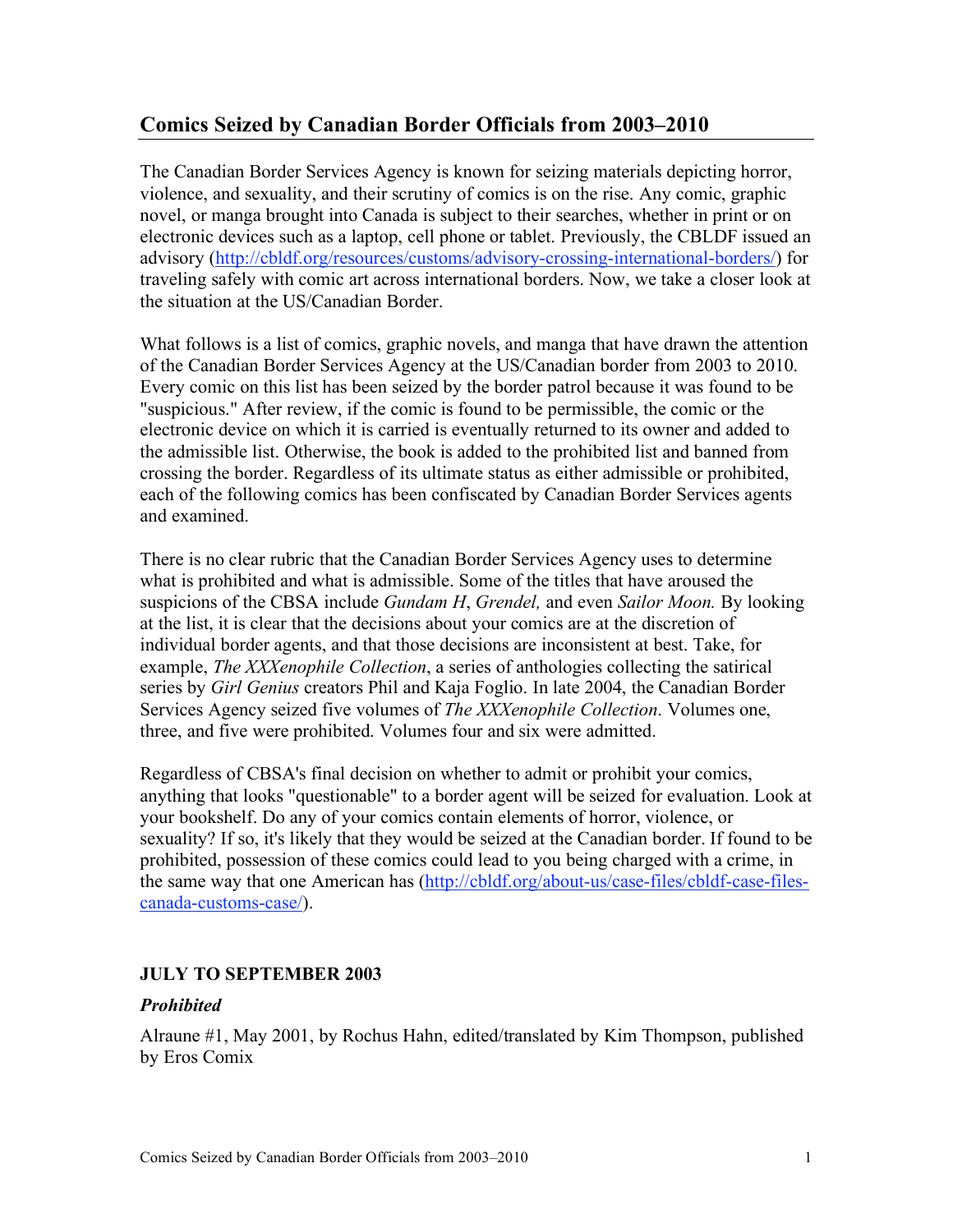Alraune #4, March 2002, by Rochus Hahn, edited/translated by Kim Thompson, published by Eros Comix

Bizarre Bondage #1, October 2000, by Dementia, edited by Kim Thompson, published by Eros Comix

Bizarre Bondage #2, November 2000, by Dementia, edited by Kim Thompson, published by Eros Comix

Bizarre Bondage #3, December 2000, by Dementia, edited by Kim Thompson, published by Eros Comix

Bizarre Bondage #4, June 2001, by Dementia, edited by Kim Thompson, published by Eros Comix

Bizarre Bondage #5, September 2001, by Dementia, edited by Kim Thompson, published by Eros Comix

Bondage Obsession I, by Dementia, edited by Ezra Mark, October 1999, ISBN: 1-56097- 377-3

Hardcore Dementia, by Dementia, edited by Peppy White, April 2001, ISBN: 1-56097- 401-X

Head of the Class, published by Groth & Thompson, Eros, January 2002

Housewives at Play, by Rebecca, edited by Ezra Mark, August 2000, ISBN: 1-56097- 353-6

Housewives at Play #8, by Rebecca, February 2002, published by Eros Comix

Housewives Still at Play, by Rebecca, edited by Michael Dowers, Eros, ISBN: 1-56097- 476-1

Madoline, by Georges Pichard, re-mastered English version, 1996, published by Bon-Vue Enterprises

Madoline #2, by Georges Pichard, re-mastered English version, 1997, published by Bon-Vue Enterprises

More Housewives at Play, by Rebecca, edited by Kim Thompson, Eros, ISBN: 1-56097- 405-2

The Road to Repentance, translated into English,1994, published by Bon-Vue Enterprises

The Young Witches by Solano Lopez & Barreiro, edited by Kim Thompson, Eros, ISBN: 1-56097-202-5

The Young Witches Book Two: "London Babylon", by Solano Lopez & Barreiro, edited by Kim Thompson & Ezra Mark, ISBN: 1-56097-241-6

The Young Witches Book Five: "The Legacy", by Pol with illustrations by Solano Lopez. Eros Comix

#### *Admissible*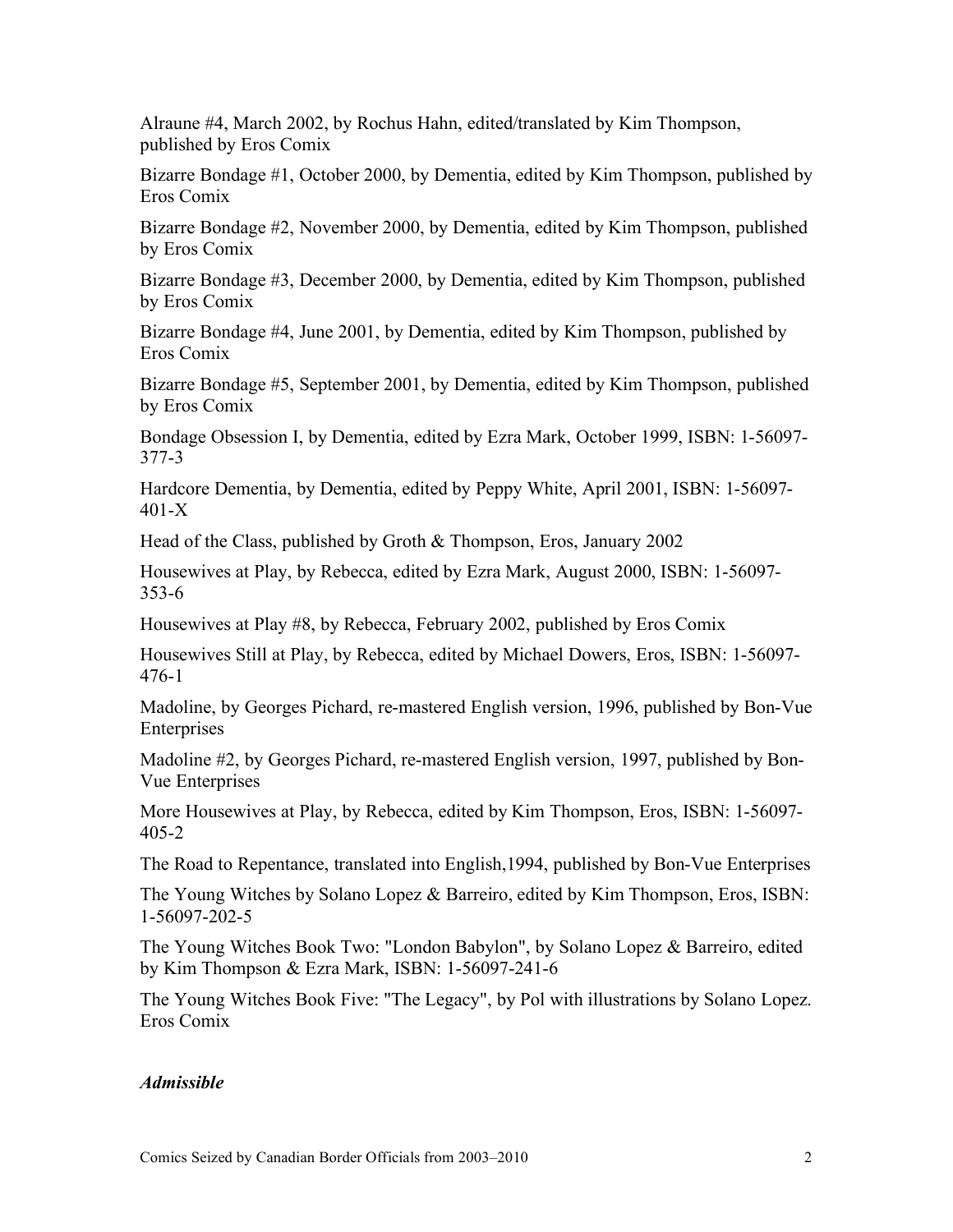Housewives at Play #4, by Rebecca, January 2000, published by Eros Comix

# **OCTOBER TO DECEMBER 2003**

### *Prohibited*

Bizarre Bondage Issue One, edited by Kim Thompson, published by Eros Comix, Copyright 2000

Co-Ed Sexxtasy, Number 1, by Makoto Fujisaki, published by Eros Comix, Copyright 1999

Co-Ed Sexxtasy, Number 4, by Makoto Fujisaki, published by Eros Comix, Copyright 2000

Co-Ed Sexxtasy, Number 6, by Makoto Fujisaki, published by Eros Comix, Copyright 2000

Co-Ed Sexxtasy, Number 7, by Makoto Fujisaki, published by Eros Comix, Copyright 2000

Elizabeth Bathory, No. 1, by Raulo, published by Eros Comix, Copyright 2002

Elizabeth Bathory, No. 2, by Raulo, published by Eros Comix, Copyright 2002

Elizabeth Bathory, No. 3, by Raulo, published by Eros Comix, Copyright 2003

Elizabeth Bathory, No. 5, by Raulo, published by Eros Comix, Copyright 2002

Elizabeth Bathory, No. 6, by Raulo, published by Eros Comix, Copyright 2002

Hot Moms, #1, edited by Michael Dowers, published by Eros Comix, Copyright 2003

Housewives at Play King Sized Special, edited by Michael Dowers, Eros Graphic Albums, published by Gary Groth and Kim Thompson, ISBN: 1-56097-577-6, Copyright 2003

Housewives at Play, Book One, by Rebecca, published by Gary Groth and Kim Thomson, ISBN: 1-56097-517-2, Copyright 2002

Housewives at Play, Number 1, by Rebecca, published by Eros Comix, Copyright 1999

Housewives at Play, Number 7, by Rebecca, published by Eros Comix, Copyright 2001

Housewives at Play, Number 9, by Michael Dowers, published by Eros Comix, Copyright 2002

Housewives at Play, Number 10, by Rebecca, published by Eros Comix, Copyright 2002

Howie Dard's Tart!, Eros Graphic Albums, No. 44, by Howie Dard, edited by Kim Thompson, ISBN: 1-56097-421-4, Copyright 2001

Lust in Space

Nuns of Terror, by Arturo Picca & Dante Tiberia, published by Last Gasp of San Francisco, by Eros Comix, ISBN: 0-86719-498-7, Copyright 2000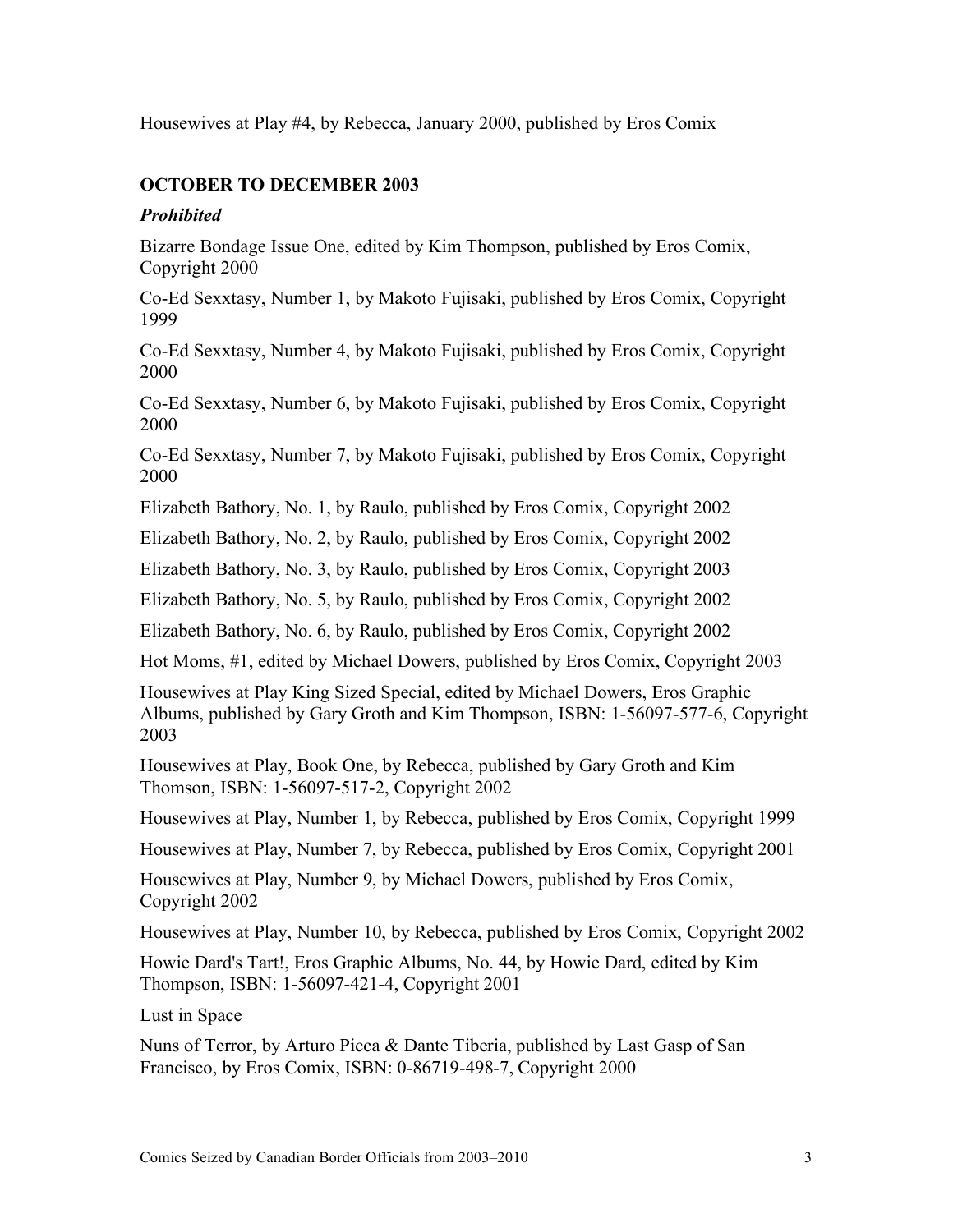Princess of Darkness, Number Two, October 1995, by Yuichiro Tanuma, published by Eros Comix, Copyright 1995

Princess of Darkness, Number Three, October 1995, by Yuichiro Tanuma, published by Eros Comix, Copyright 1995

Ramba, Volume Two, Eros Graphic Albums 22, by Rossi, Delizia, and Laurenti, published by Gary Groth & Kim Thompson, ISBN: 1-56097-253-X, Copyright 1993

Ramba, Volume Three, Eros Graphic Albums 29, by Rossi, Delizia, and Janni, published by Gary Groth & Kim Thompson, ISBN: 1-56097-235-1, Copyright 1993, 1994, 1995, 1996, 1997

Shaundra Savage She-Male, by Philo, published by Gary Groth & Kim Thompson, ISBN: 1-56097-378-1, Copyright 1999

Silky Whip, Volume One, edited by Michael Dowers, published by Eros Comix, 2002 English translation and adaptation, ISBN: 1-56097-483-4, Copyright 1998

The Young Witches, Book Four: "The Eternal Dream", No. 55, Aug-03, by F. Solano Lopez & Pol, published by Eros Comix, ISBN: 1-56097-5798-2, Copyright 2001, 2003

Voice of Submission, No. 3, by Mashumaro Juubaori, published by Eros Comix, Copyright 1998

#### *Admissible*

Co-Ed Sexxtasy, Number 3, by Makoto Fujisaki, published by Eros Comix, Copyright 2000

Co-Ed Sexxtasy, Number 5, by Makoto Fujisaki, published by Eros Comix, Copyright 2000

Co-Ed Sexxtasy, Number 8, by Makoto Fujisaki, published by Eros Comix, Copyright 2000

Housewives at Play, Number 5, by Rebecca, published by Eros Comix, Copyright 2000

Princess of Darkness, Number Four, by Yuichiro Tanuma, published by Eros Comix, Copyright 1995

Princess of Darkness, Number Five, by Yuichiro Tanuma, published by Eros Comix, Copyright 1996

Sexhibition, No. 5, by Gari Suehiro, published by Eros Comix, Copyright 1996

The Divine, by Morale-Tulli, published by Cha Cha Comics, Copyright 2001

#### **JANUARY TO MARCH 2004**

#### *Prohibited*

Bombshell Boobies, by Yukio Yukimino, published by Redlight Manga Corporation, ISBN: 1-59023-003-5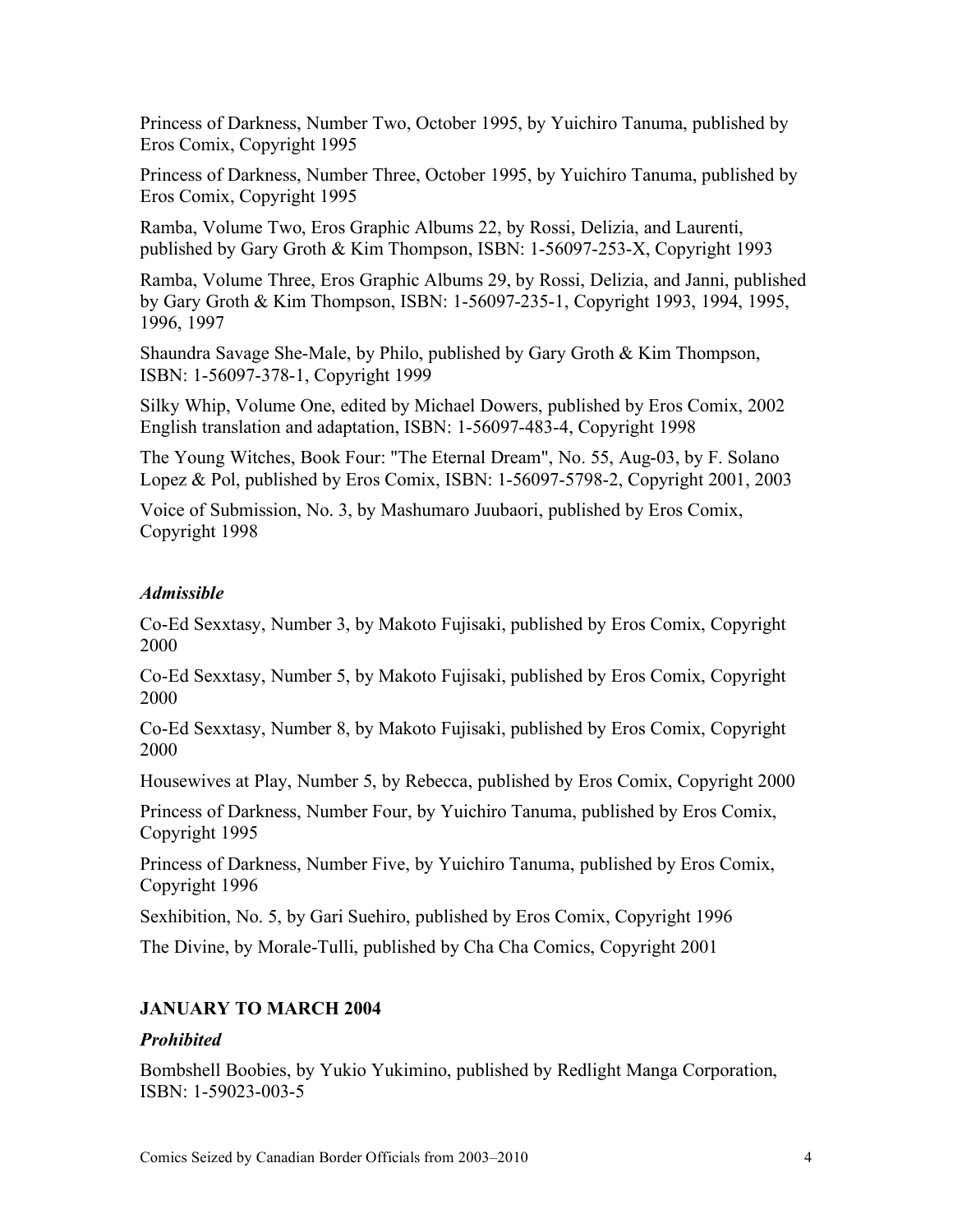Bondage Slaves III, Iss. 3, by Dementia, published by Groth and Thompson, Copyright 2000

Demi the Demoness Hard Core!, No. 2, by S. S. Crompton, published by Gary Groth  $\&$ Kim Thompson, Copyright 2000

Elizabeth Bathory, No. 4, by Raulo, published by Kim Thompson and Gary Groth, Eros Comix, Copyright 2003

Housewives at Play, No. 11, by Rebecca, published by Kim Thompson & Gary Groth

Judith & Holophernes, by Riverstone, published by Last Gasp of San Francisco, ISBN: 0- 86719-529-0, Copyright 2001

Monsterotica, Iss. 1, by Dementia, published by Groth and Thompson, Copyright 1998

Monsterotica, Iss. 2, by Dementia, published by Groth and Thompson, Copyright 2000

Pee Soup, No. 1, published by Eros Comix, Copyright 2003

Pheromone on the Street Corner, by Yukio Yukimino, published by Redlight Manga Corporation, ISBN: 1-59023-007-8

Pleasure Bound, No. 6, published by Gary Groth & Kim Thompson, Copyright 2000

Rhapsody, by Yuuki Ryoh, published by Redlight Corporation, ISBN: 1-59023-006-X, Copyright 2001

Savage Sewer Sluts, No. 1, by Dementia, published by Kim Thompson & Gary Groth, Copyright 1998

School Zone, Vol. 1, by Akiko Fujii with Michio Akiyama, published by Redlight Corporation, ISBN: 1-59023-008-6, Copyright 2001

Sex Warrior Isane Extreme, No. 2, by Okawari, published by Gary Groth & Kim Thompson, Copyright 1999 & 2003

Sex Warrior Isane Extreme, No. 3, by Okawari, published by Gary Groth & Kim Thompson, Copyright 1999 & 2003

Sex Warrior Isane Extreme, No. 4, by Okawari, published by Gary Groth & Kim Thompson, Copyright 1999 & 2003

Super Taboo Extreme, No. 1, by Wolf Ogami, published by Eros Comix, Copyright 2000

Super Taboo Extreme, No. 2, by Wolf Ogami, published by Eros Comix, Copyright 2001

Super Taboo Extreme, No. 3, by Wolf Ogami, published by Eros Comix, Copyright 2001

Super Taboo, Volume Two, by Wolf Ogami, published by Groth and Thompson, ISBN: 1-56097-356-0, Copyright 1996

Tart!, Number 2, No. 2, by Howie Dard, published by Gary Groth & Kim Thompson, Copyright 1996

The Troubles of Janice, Part 1, by Von Gotha, published by Last Gasp of San Francisco, ISBN: 0-86719-471-9, Copyright 1999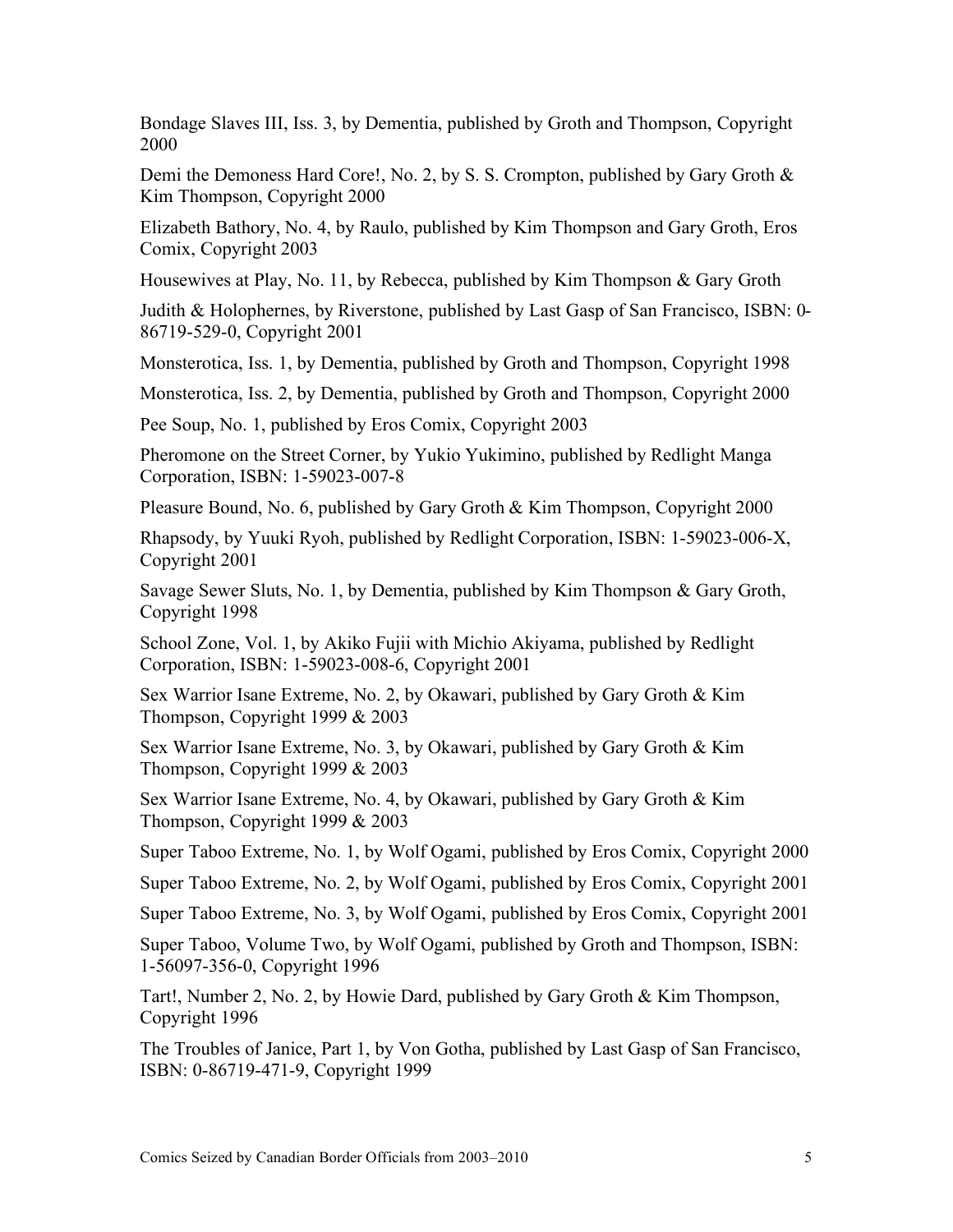The Vault of Whores, No. 1, by Dementia, published by Kim Thompson & Gary Groth, Copyright 1998

The Young Witches, Book Two: London Babylon, No. 6, Iss. 6 of 6, by Barreiro, published by Eros Comix, Copyright 1996

The Young Witches, Book Four: The Eternal Dream, No. 2, Iss. 2 of 3, by Pol, published by Eros Comix, Copyright 2000

The Young Witches, Book Four: The Eternal Dream, No. 3, Iss. 3 of 3, by Pol, published by Gary Groth & Kim Thompson, Copyright 2000

The Young Witches, Book Five: The Legacy, No. 1, Iss. 1 of 6, by Pol, published by Eros Comix, Copyright 2002

The Young Witches, Book Five: The Legacy, No. 2, Iss. 2 of 6, by Pol, published by Eros Comix

The Young Witches, Book Five: The Legacy, No. 6, Iss. 6 of 6, by Pol, published by Eros Comix, Copyright 2003

The Young Witches V: The Legacy, No. 3, Iss. 3 of 6, by Pol, published by Eros Comix, Copyright 2002

The Young Witches V: The Legacy, No. 4, Iss. 4 of 6, by Pol, published by Eros Comix, Copyright 2002

#### *Admissible*

Adolf 1945 and All That Remains, by Osamu Tezuka, published by Cadence Books, Inc., ISBN: 1-56931-163-3, Copyright 1996

Discipline, by Xavier Duvet, published by Last Gasp of San Francisco, ISBN: 0-86719- 455-3, Copyright 1998

Elizabeth Bathory, No. 7, by Raulo, published by Eros Comix, Kim Thompson and Gary Groth, Copyright 2002

Lord Farris Slavemaster, No. 4, by Roland Cordell, published by Gary Groth & Kim Thompson, Eros Comix, Copyright, 1997

Lord Farris Slavemaster, No. 6, by Roland Cordell, published by Gary Groth & Kim Thompson, Eros Comix

Magister Negi Magi 1, NT-80, by Ken Akamatsu, published by Tong Li Comics, ISBN: 986-11-3338-0, Copyright 2003

Submissive Suzanne, No. 7, published by Gary Groth & Kim Thompson, Copyright 1999

Telefim Prohibido, New York Violenta, La Muneca Erotica, No. 97, published by Telefilm Prohibido, WorldTech Ltd.

The Young Witches, Book Three: "Empire of Sin", by Solano Lopez & Barreiro, published by Eros Comix, ISBN: 1-56097- 453-2, Copyright 2001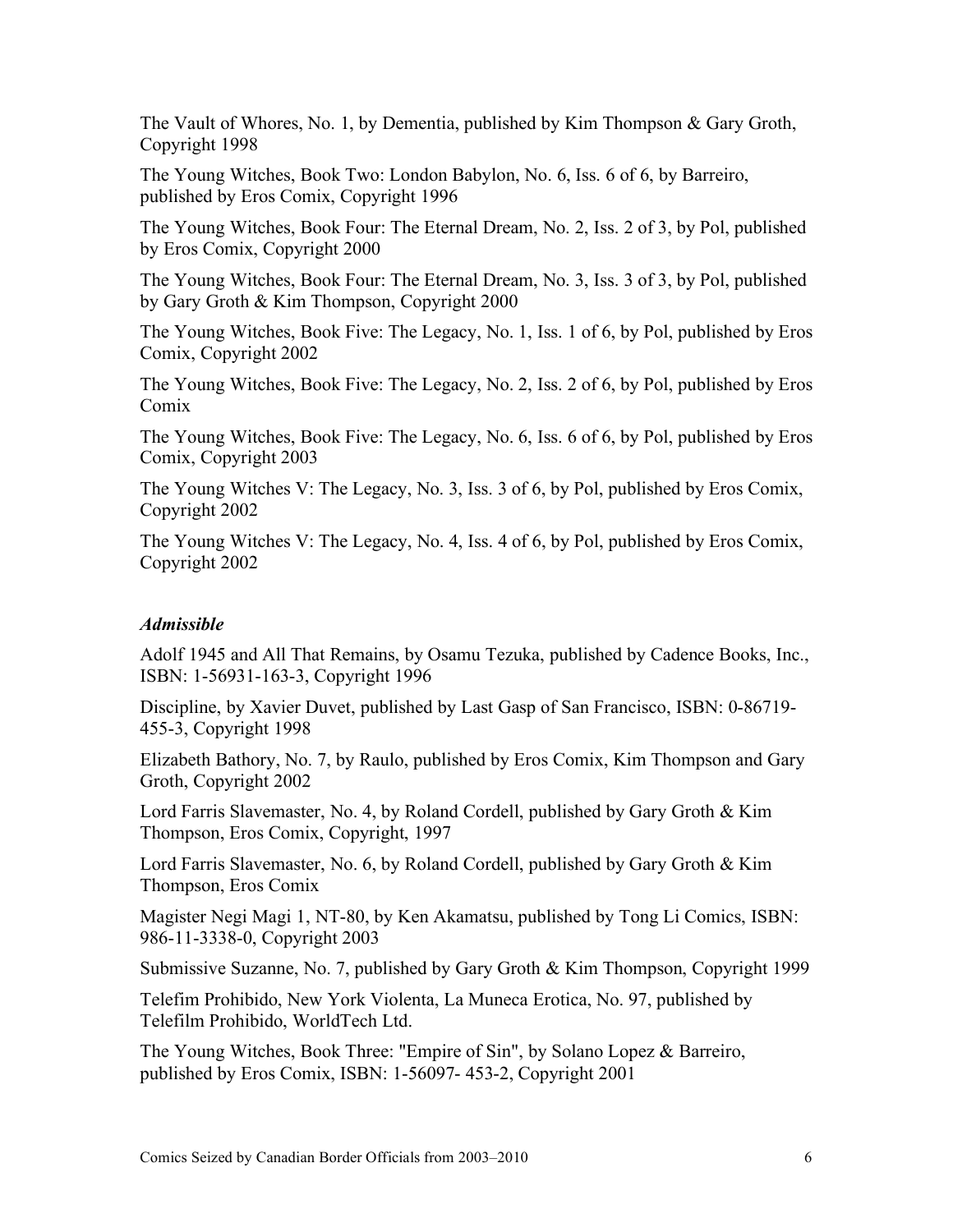The Young Witches, Book Three: "Empire of Sin", No. 2, Iss. 2 of 3, by R. Barreiro, published by Eros Comix, Copyright 1998

The Young Witches, Book Three: "Empire of Sin", No. 3, Iss. 3 of 3, by R. Barreiro, published by Eros Comix, Copyright 1999

The Young Witches, Book Four: The Eternal Dream, No. 1, Iss. 1 of 3, by Pol, published by Eros Comix, Copyright 2000

The Young Witches, Book Five: The Legacy, No. 5, Iss. 5 of 6, by Pol, published by Eros Comix, Copyright 2003

### **APRIL TO JUNE 2004**

#### *Prohibited*

Bitch in Heat, No. 2, by Giovanna Casotto, published by Eros Comix/Kim Thompson and Gary Groth, Copyright 1997

Bondage Fantasia Volume 5, published by Bill Majors/B&D Pleasures, Copyright 2003

The Bone Ranger, by Dee Chorde, published by Eros Comix/Kim Thompson and Gary Groth

Horny Biker Slut Comics #3, published by Last Gasp, produced by John Howard, Copyright 1991

Horny Biker Slut Comics #6, published by Last Gasp, Copyright 1993, ISBN: 0-86719- 254-2

Housewives at Play, by Rebecca, published by Gary Groth and Kim Thompson, Copyright 1998, ISBN: 1-56097-353-6

Immoral Angel, Book Two, The Lemming Apostle, by Koh Kawarajima, published by Manga 18/A18 Corporation, Copyright 2002, ISBN: 1-58664-869-1

La Blue Girl, The Original Manga, Book Six, Bestial Beauty, by Toshio Maeda, published by A18 Corporation/Manga 18, Copyright 2001, ISBN: 1-58664-890-X

Mistress and the Maggot, No. 1, by Don Lomax, published by Eros Comix, Copyright 2001

More Housewives at Play, by Rebecca, published by Eros Comix, Copyright 2003, ISBN: 1-56097-405-2

New World Order Comix #1, The Saga of...White Will!!, by William L. Pierce, published by National Vanguard Books, Copyright 1993

Rear Entry # 1, published by Kim Thompson and Gary Groth, Eros Comix, Copyright 2002

The Troubles of Janice Part 3, by JouberWon Gotha, published by Last Gasp of San Francisco, Copyright 1998, ISBN: 0-86719-456-1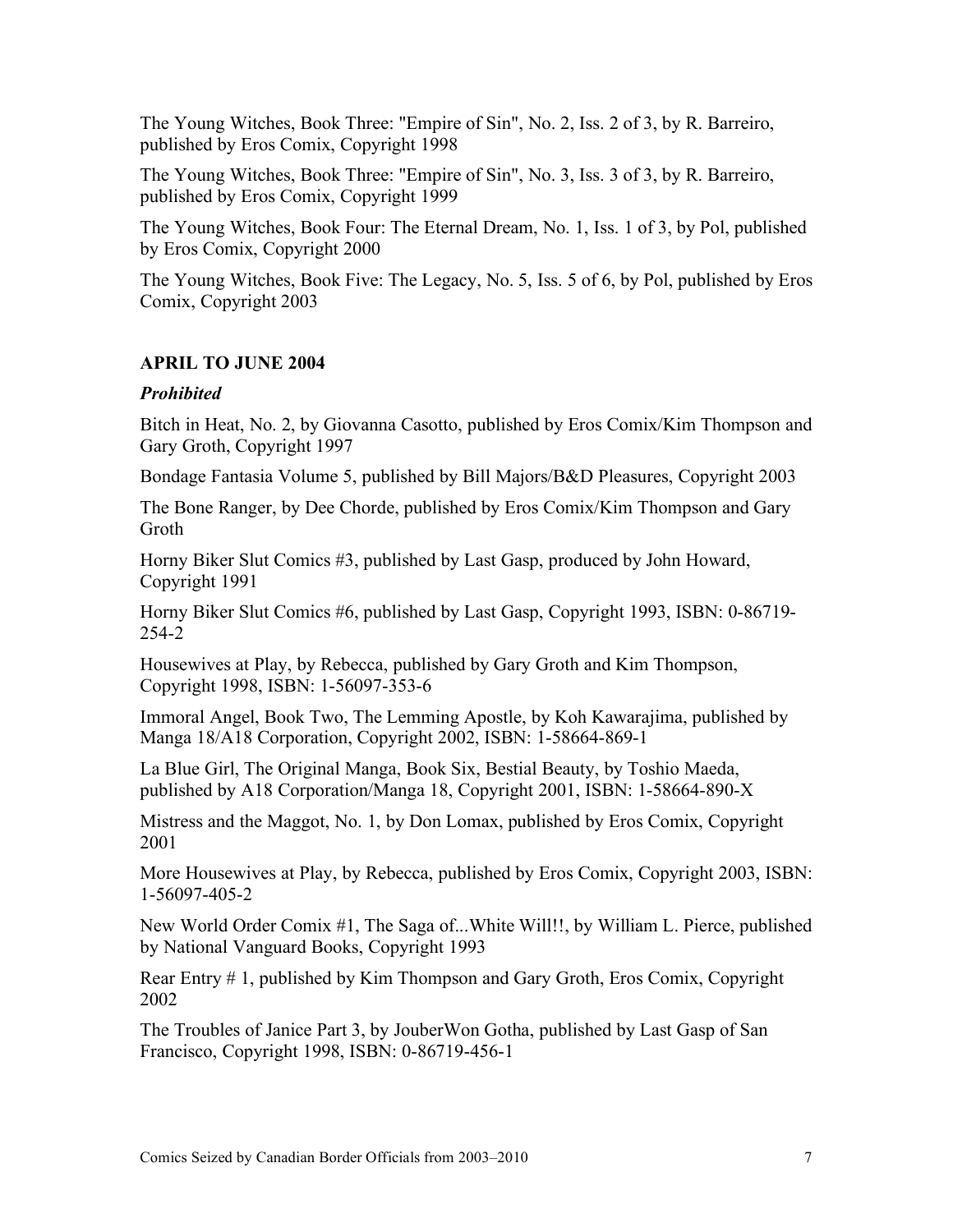### *Admissible*

Housewives and Hot Moms at Play, published by Gary Groth and Kim Thompson, Copyright 2002, ISBN: 1-56097-523-7

Housewives Mothers and Daughters, by Rebecca, published by Gary Groth and Kim Thompson, Copyright 2003, ISBN: 1-56097-552-0

Twenty, by Von Gotha, published by Last Gasp of San Francisco, Copyright 1999, ISBN: 0-86719-470-7

# **JULY TO SEPTEMBER 2004**

### *Prohibited*

A-G, Iss. Number 6, 2002, published by Icarus Publishing, Copyright 2002

Cercle Vicieux, by Coq/Peyret, published by Éditions International Presse Magazine, ISBN: 2 84807 006 4

The Education of Sophie, by Erich Von Gotha, published by Last Gasp of San Francisco, Copyright 2001, ISBN: 0-86719-531-2

Jailbait, Iss. Three, January 2001, by Dementia, published by Eros Comix, Copyright 2001

Jujitsu Kyoshi and Other Stories, Collected Short Pieces of Gengoroh Tagame, by Gengoroh Tagame, published by B Product, Copyright 2004

Komic Fantasies, Vol. 3, No. 2, V/X/XXII, published by B&D Pleasures/Bill Majors, Copyright 2002

Les Petites Vicieuses 2, Monica & Bea, secrets de copines, by Monica & Bea, published by Aux Éditions Dynamite, Copyright 2004, ISBN: 2-915101-08-6

Lord Farris Slavemaster, No. 8, June 2000, by Roland Cordell, published by Gary Groth & Kim Thompson, Copyright 2000

Naburi-Mono, by Gengoroh Tagame, Copyright 2003

Pee Soup, Number 2, February 2004, published by Kim Thompson & Gary Groth, Copyright 2004

The Sex-Philes, No. 17, June 2000, by Benkyo Tamaoki, published by EROS Comix, Copyright 2000

Tales of the Holohoax, A Journal of Satire, Vol. 1, No. 1, Copyright 1989

Tales of the Holohoax, A Journal of Satire, published by The Heretical Press, Copyright 1989, ISBN: 1-901240-17-7

Teens at Play, Number 2, August 2004, by Rebecca, published by Eros Comix, Copyright 2004

Toen Comics, Copyright 2003, ISBN: 4-8078-3822-9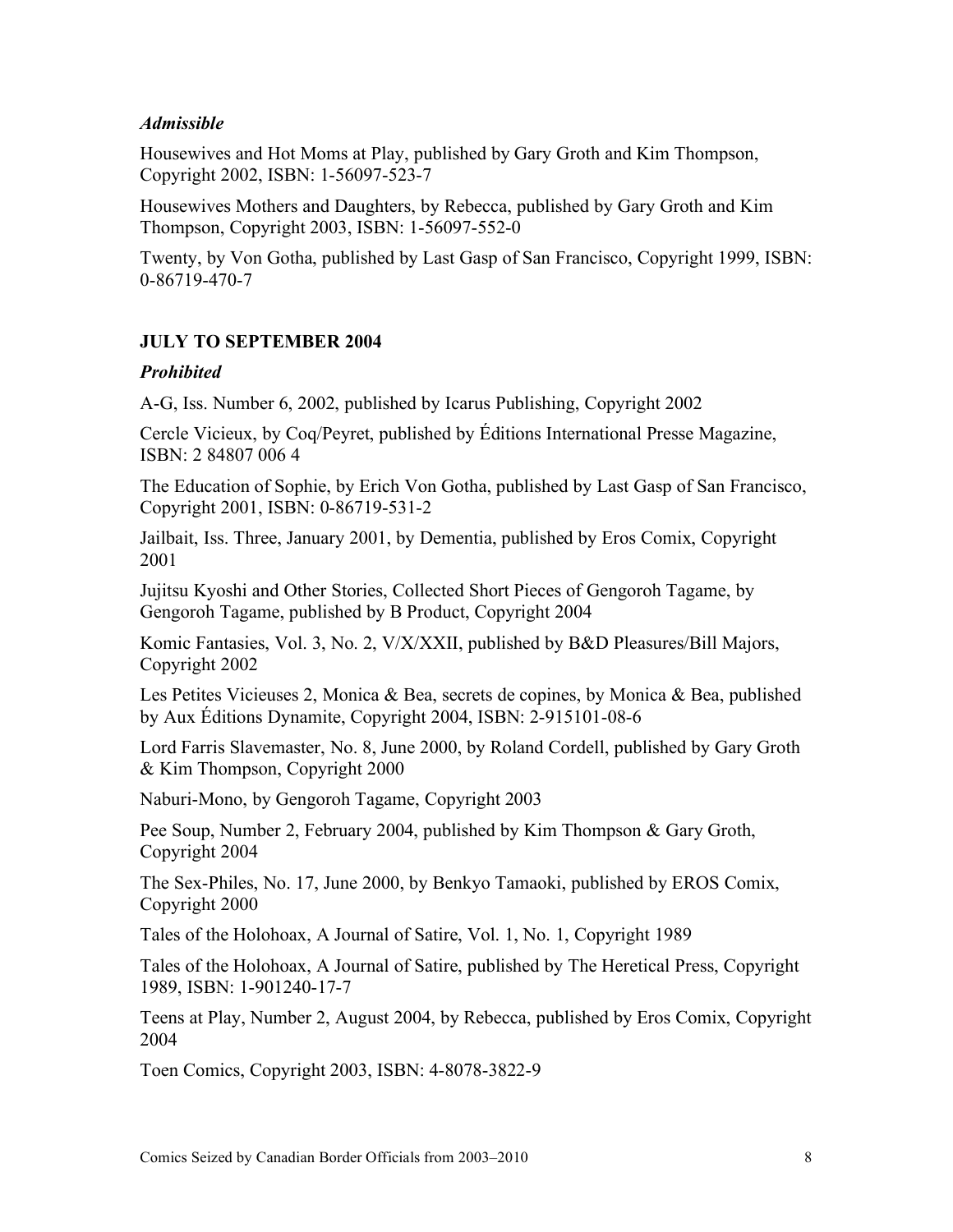#### *Admissible*

Bitch in Heat, Number Two, June 1997, by Edizioni Trentini & C. Ferrara, published by Eros Comix, Copyright 1997

Bitch in Heat, Number Ten, February 2000, by Cajelli/Muroni & Giovanna Casotto, published by Eros Comix, Copyright 2000

French Kiss Comix, #4, September 2002, published by Editiones La Cupula S.L., Copyright 2002

French Kiss Comix, #6, April 2003, published by Editiones La Cupula S.L., Copyright 2003, ISSN: 1579-9298

Hot Tails, Volume One, by Toshiki Yui, published by Eros Comix, Copyright 1998, ISBN: 1-56097-317-X

Teens at Play, Number 1, January 2004, by Rebecca, published by Eros Comix, Copyright 2004

Wet Dreams, by Alfonso Azpiri, published by Heavy Metal, Copyright 2000, ISBN: 1- 882931-62-9

### **OCTOBER TO DECEMBER 2004**

#### *Prohibited*

7728, ISBN: 4-8296-7728-7

7748, ISBN: 4-8296-7748-1

Bakudan, Vol. 1, published by Furukawa Shoubou, Copyright 2004, ISBN: 4-89236-305- 7

Bédé adult, No 246, published by International Presse Magazine

Bédé adult, No 249, published by International Presse Magazine

Bédé S.M. No 135, published by International Presse Magazine

Bédé S.M. No 136, published by International Presse Magazine

Bédé S.M. No 137, published by International Presse Magazine

Bédé S.M. No 138, published by International Presse Magazine

Bédé S.M. No 139, published by International Presse Magazine

Bédé S.M. No 140, published by International Presse Magazine

Bédé S.M. No 141, published by International Presse Magazine

Bédé S.M. No 142, published by International Presse Magazine

Bédé S.M. No 143, published by International Presse Magazine

Bédé S.M. No 144, published by International Presse Magazine

Bédé S.M. No 145, published by International Presse Magazine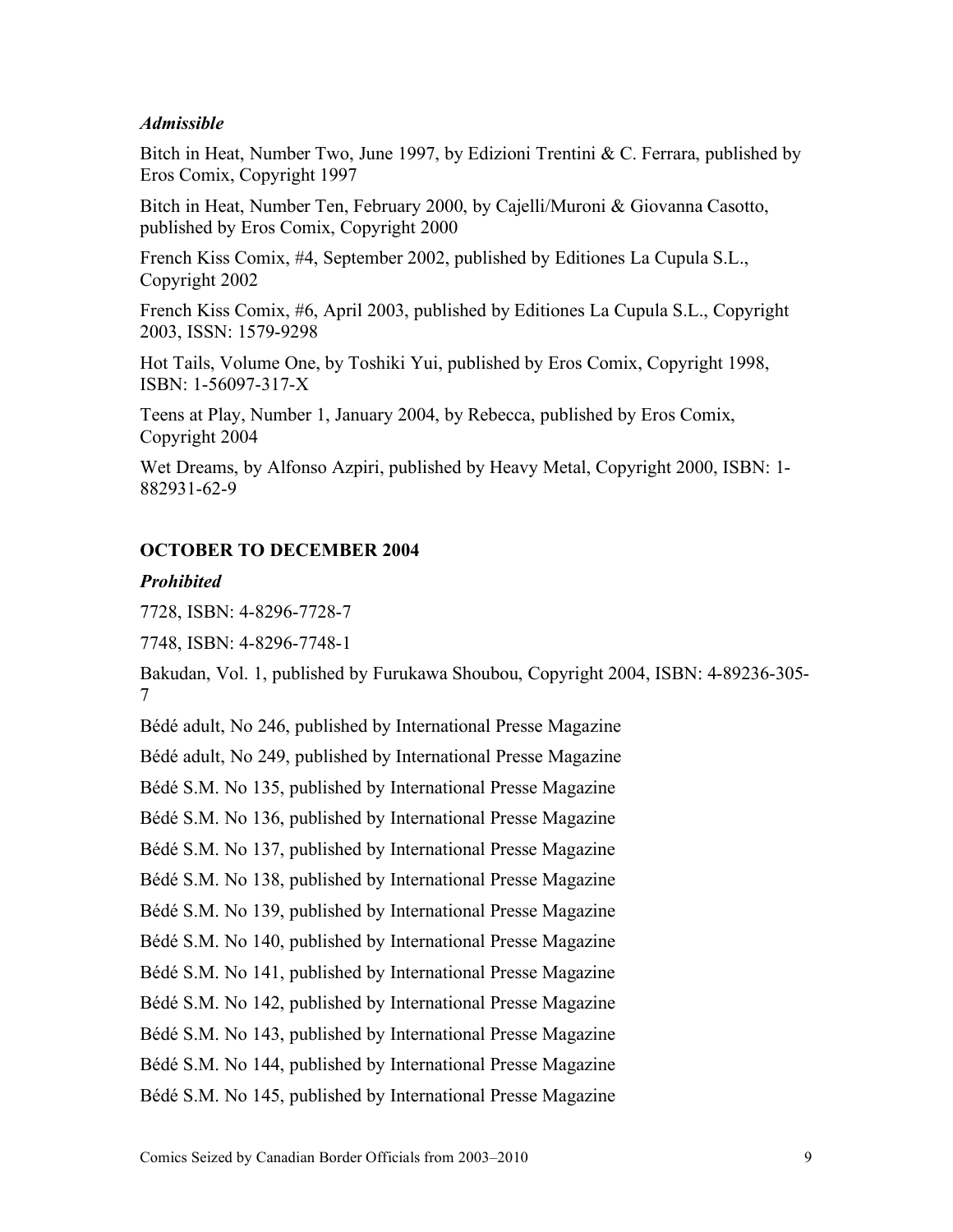Bédé S.M. No 147, published by International Presse Magazine

Bédé S.M. No 148, published by International Presse Magazine

Bédé S.M. No 149, published by International Presse Magazine

Bédé S.M. No 150, published by International Presse Magazine

Bédé S.M. No 151, published by International Presse Magazine

Bédé S.M. No 152, published by International Presse Magazine

Bédé S.M. No 153, published by International Presse Magazine

Bédé S.M. No 154, published by International Presse Magazine

Bédé S.M. No 155, published by International Presse Magazine

Bédé S.M. No 156, published by International Presse Magazine

Bédé S.M. No 157, published by International Presse Magazine

Bédé S.M. No 158, published by International Presse Magazine

Bondage Confessions #4, November 1998, published by Gary Groth & Kim Thompson, Copyright 1998

Bondage Fantasia, Volume 3, published by B&D Pleasures/Bill Majors, Copyright 2001

Bondage Slaves #2, March 2000, published by Gary Groth & Kim Thompson, Copyright 2000

Dementia's Bondage Gallery, Volume One, April 1999, published by Gary Groth & Kim Thompson, Copyright 1999

Dementia's Bondage Gallery, Volume Two, November 1999, published by Gary Groth & Kim Thompson, Copyright, 1999

Dementia's Dirty Girls #1, June 2002, published by Gary Groth & Kim Thompson, Copyright, 2002

Housewives at Play #11, November 2003, by Rebecca, published by Eros Comix, Copyright 2003

Housewives at Play: Original Recipe, by Rebecca, published by Eros Comix, produced by Gary Groth & Kim Thompson, Copyright 2004, ISBN: 1-56097-609-8

I.D. Comic, Vol. 9, published by EX Comics, ISBN: 4-7567-2709-3

Jailbait #2, Iss. 2, June 2000, published by Gary Groth & Kim Thompson, Copyright 2000

Pleasure Bound, No. 8, August 2001, by Pretorius, published by Eros Comix, Copyright 2001

Pleasure Bound, No. 9, June 2002, by Pretorius, published by Eros Comix, Copyright 2002

Pony Girl, Vol. 1, Trap!, by Giles Bolla & Alessandro Caramagna, published by  $P \& V$ Comics, Copyright 2003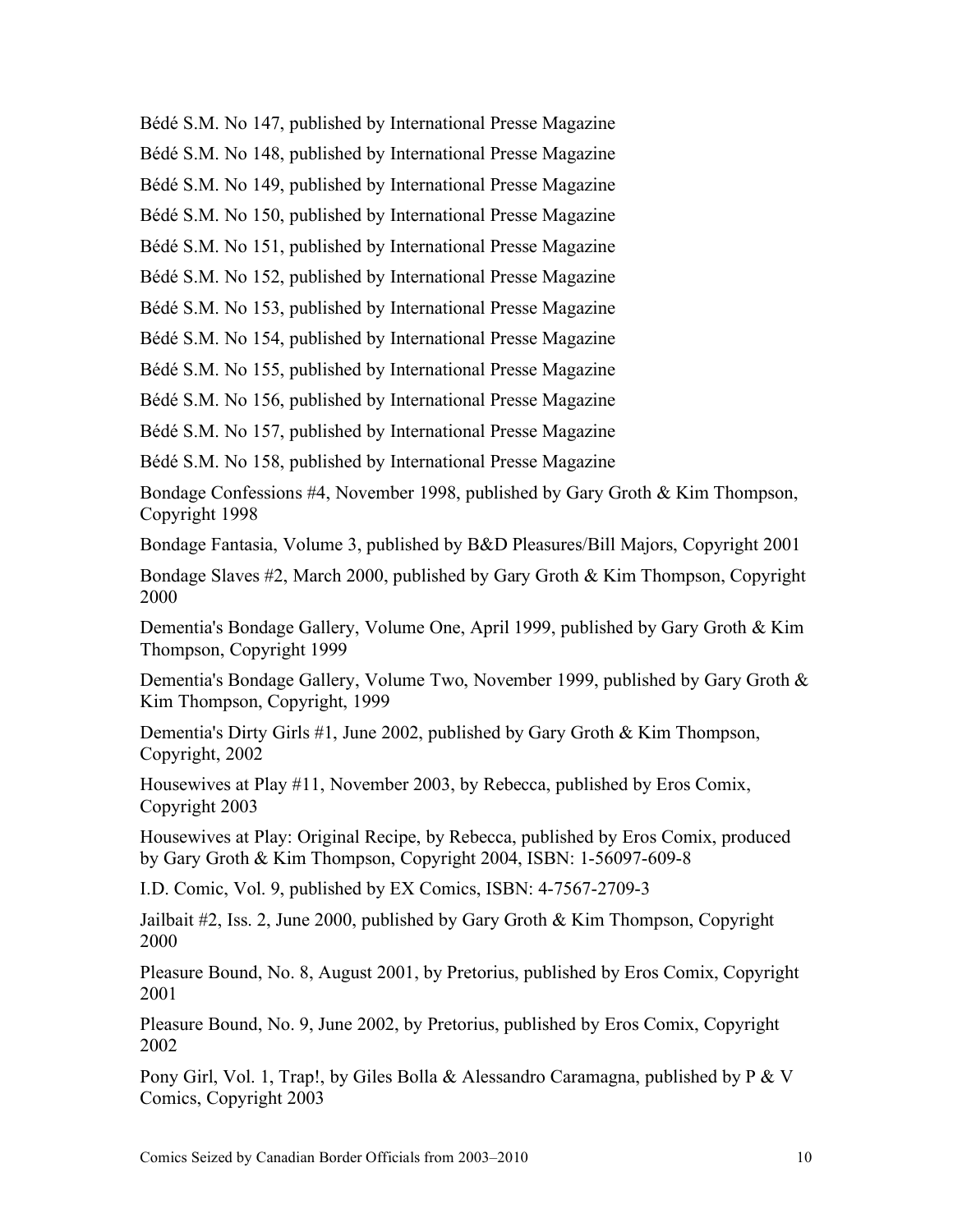Super Taboo, No. 2, January 1996, by Wolf Ogami, published by Groth and Thompson, produced by Eros Comix, Copyright 1996

Super Taboo, No. 12, October 1996, by Wolf Ogami, published by Eros Comix/Studio Proteus, Copyright 1996

The Bonders, Book 2, published by B&D Pleasures

The Lash of Lady Lovelock, Book One, by Lou Kagan, published by B&D Pleasures/Bill Majors, Copyright 2004

Violate School, Vol. 1, published by AV Comics, ISBN: 4-7901-0522-9

XXXenophile, The XXXenophile Collection - Volume One, by Phil Foglio, published by XXXenophile Books, Copyright 1998, ISBN: 1-890856-00-2

XXXenophile, The XXXenophile Collection - Volume Three, by Phil Foglio, published by XXXenophile Books, Copyright 1997, ISBN: 1-889061-08-5

XXXenophile, The XXXenophile Collection - Volume Five, by Phil Foglio, published by XXXenophile Books, Copyright 1998, ISBN: 1-889061-10-7

# *Admissible*

2003 Winter, Streetfighter ZERO3 Onlybook

B Blue Blood, August/2002, published by P. Forest, Copyright 2002

Banana Games, Vol. 1, published by Amerotica, Copyright 2004, ISBN: 1-56163-380-1

Bédé adult, No 241, published by International Presse Magazine

Bédé adult, No 242, published by International Presse Magazine

Bédé adult, No 243, published by International Presse Magazine

Bédé adult, No 244, published by International Presse Magazine

Bédé adult, No 245, published by International Presse Magazine

Bédé adult, No 247, published by International Presse Magazine

Bédé adult, No 248, published by International Presse Magazine

Bédé adult, No 250, published by International Presse Magazine

Bédé adult, No 251, published by International Presse Magazine

Bédé adult, No 252, published by International Presse Magazine

Bédé S.M. No 146, published by International Presse Magazine

Black Market, published by A V Comics, ISBN: 4-7901-0334-X

Boku No Seinen Kouken-Nin, Volume 4, published by Saigado Comic Publishing, Copyright 2001

Boku No Seinen Koukein-Nin, Volume 5, published by Saigado Comic Publishing, Copyright 2002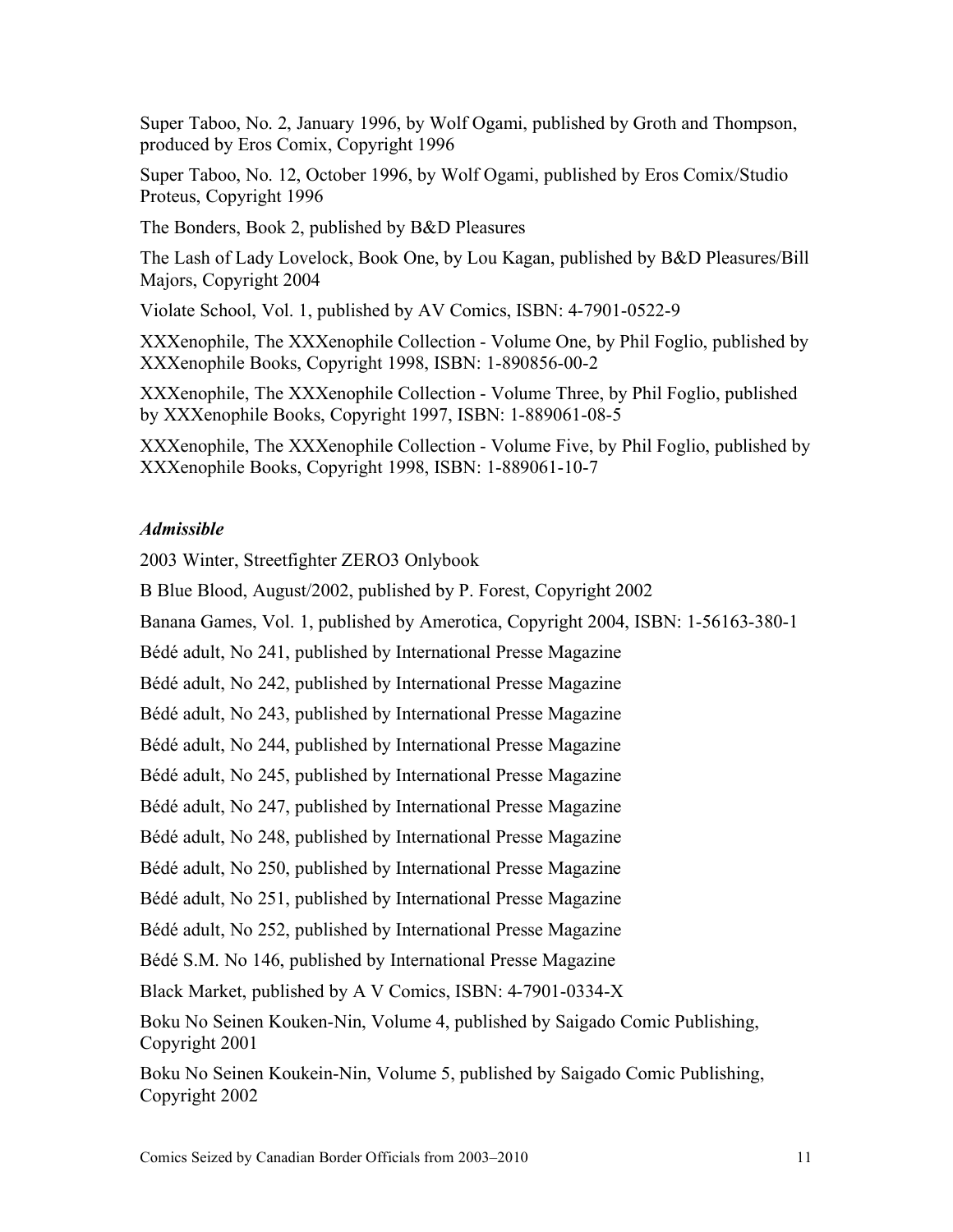Boku No Seinen Koukein-Nin, Volume 6, Copyright 2003

Click!, published by Eurotica, Copyright 1993, ISBN: 1-56163-084-5

Debut, Okanohajime, published by Colorful Comics, Copyright 2001, ISBN: 4-8352- 1206-1

Girl Power, Vol. 16

Girl Power, Vol. 17

Give Me Thick Semen, published by Issuisya Izumi Comics, ISBN: 4-87076-421-0

Gundam H, Sex or Die, No. 1, October 2002, published by Hammerrock Studio, Copyright 2002

Gundam H, Vol. 7, April 2004, published by Hammerrock Studio, Copyright 2004

In a Metal Web II, published by Amerotica, Copyright 2003, ISBN: 1-56163-360-7

Neo Gentle, May 2001, published by EX Comics, ISBN: 4-7567-2474-4

Pleasure Bound, No. 7, April 2001, by Pretorius, published by Eros Comix, Copyright 2001

Rin-Sin Illustrations, published by KSS Books, Copyright 1999, ISBN: 4-87709-496-2

Sapphire, Vol. 1, by Barry Blair & Colin Chan, published by Amerotica, Copyright 2001, ISBN: 1-56163-295-3

School for Submission 4, September 1997, by Martin Lock, published by Gary Groth / Kim Thompson / Eros Comix, Copyright 1997

Secret Garden, August 2003, published by Scorpion

Submissive Suzanne, by Gunther Von Wegen, published by Eros Comix, Copyright 2001, ISBN: 1-56097-423-0

The Lash of Lady Lovelock, Book Two, by Lou Kagan, published by B&D Pleasures/Bill Majors, Copyright 2004

The Seiji Chugumi, August 2003, published by Comic Megaspore, Copyright 2003

XXXenophile, The XXXenophile Collection - Volume Four, by Phil Foglio, published by XXXenophile Books, Copyright 1998, ISBN: 1-889061-09-3

XXXenophile, The XXXenophile Collection - Volume Six, by Phil Foglio, published by XXXenophile Books, Copyright 2000, ISBN: 1-889061-12-3

Yuri & Friends Fullcolor 6, published by Saigado Comic Publishing, Copyright 2003

# **JANUARY TO MARCH 2005**

# *Prohibited*

Casual Sex Number 5, August 2004, published by Kim Thompson & Gary Groth, Eros Comix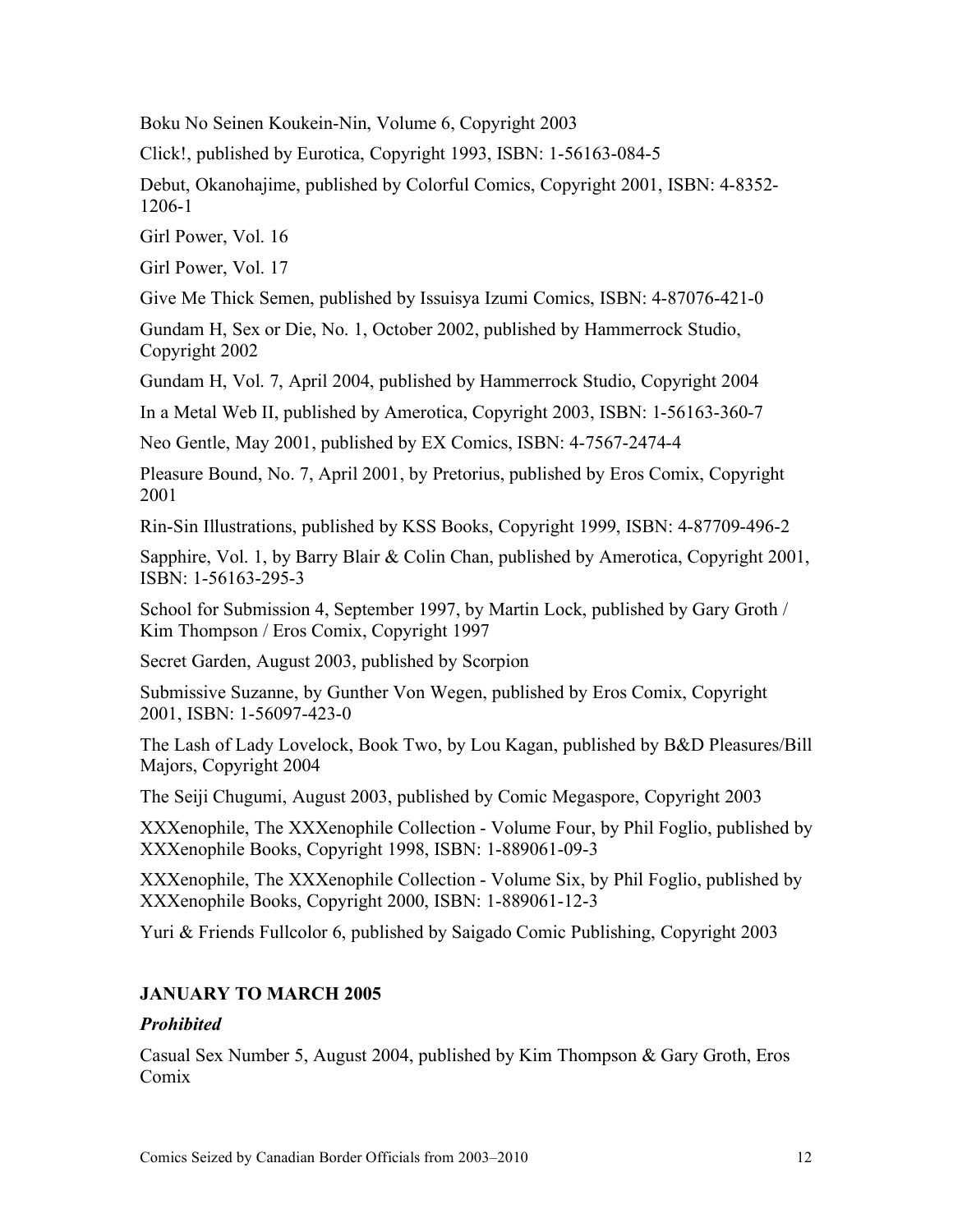The Hun Book of Jocks!, by Bill Schmeling/The Hun, Copyright 2001, ISBN: 1-930816- 16-2

The Hun Book of Jocks #2, by Bill Schmeling/The Hun, Copyright 2004, ISBN: 1- 930816-19-7

Hun Comics #1, "Big Sig and the Coach!", by Bill/The Hun, Copyright 1999, ISBN: 1- 930816-01-4

Hun Comics #2, "Big Sig and the Team!", by Bill/The Hun, Copyright 1998, ISBN: 1- 930816-02-2

Hun Comics #3, "Visitors at Shady Nook!", by Bill/The Hun, Copyright 1999, ISBN: 1- 930816-03-0

The Lash of Lady Lovelock - Book Two, No. 2, by Lou Kagan, published by B&D Pleasures, Copyright 2004

Megastore Comics No. 023, published by Murasaki Syu, Copyright 2004, ISBN: 4- 87734-712-7

Super Taboo, #1, December 1995, by Wolf Ogami, published by Eros Comix, Copyright 1995

Teens at Play Holiday Special, October 2004, by Rebecca, published by Kim Thompson & Gary Groth, Eros Comix, Copyright 2004

#### *Admissible*

Big Black Kiss, No. 1, September 1989, by Howard Chaykin, published by Vortex Comics Incorporated

Big Black Kiss, No. 2, October 1989, by Howard Chaykin, published by Vortex Comics Incorporated

Big Black Kiss, No. 3, November 1989, by Howard Chaykin, published by Vortex Comics Incorporated

Matt Wagner's Grendel Devil Child, #2, August 1999, by Diana Schutz, published by Dark Horse Comics, Inc. / Mike Richardson, Copyright 1999

Please! Twins Visual Collection, published by Gakken, Copyright 2000, ISBN: 4-05- 402501-3

Skin, by Peter Milligan, published by Tundra Publishing / Dave Elliott, Copyright 1992, ISBN: 1 85809 0008

This ugly and beautiful world, published by Gainax, Copyright 2004, ISBN: 4-8402- 2905-8

Virtual Angel, published by EC, Copyright 2000, ISBN: 4-7542-9024-0

Visual Collection, published by STP, Copyright 2004, ISBN: 4-05-402391-6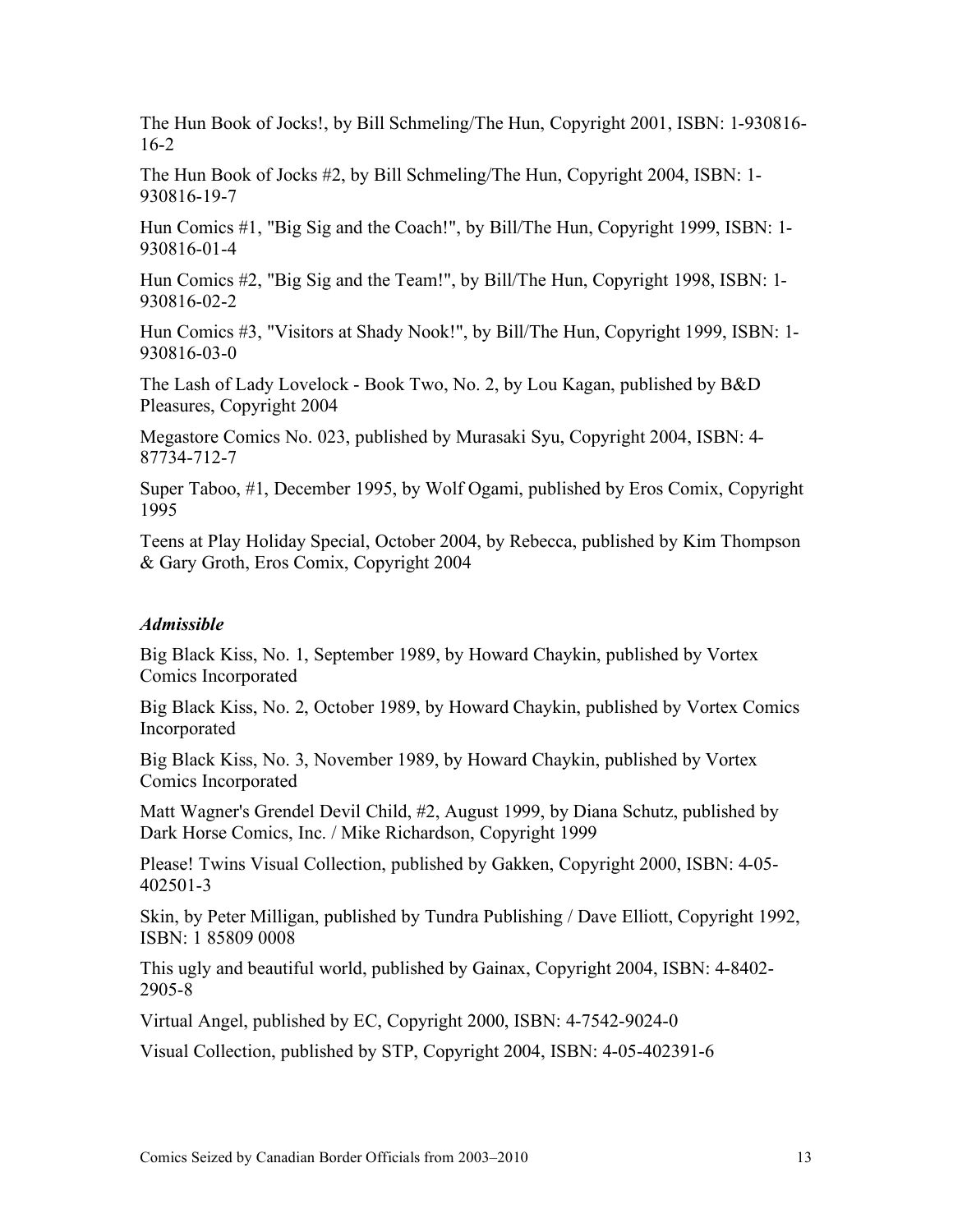### **APRIL TO JUNE 2005**

#### *Prohibited*

A Very Special Prison by Erich Von Gotha, published by Priaprism Press, Copyright 1997, ISBN: 0-86719-449-9

Hot Moms, #4 by Rebecca, published by Eros Comix, Gary Groth and Kim Thompson, Copyright 2004

Housewives at Play, No. 13, January 2005 by Rebecca, published by Eros Comix, Gary Groth and Kim Thompson, Copyright 2005

Morbid Tales, October 2004 by Raulo Caceres, published by Eros Comix, Gary Groth & Kim Thompson, Copyright 2004

Pleasure Bound, No. 5, August 1997 by Pretorius-Victor M., published by Eros Comix, Gary Groth and Kim Thompson, Copyright 1997

Pride Vol. 1 by Gengoroh Tagame, published by G-Project/Bakudan Comics, Copyright 2004, ISBN: 4-89236-306-5

Pride Vol. 2 by Gengoroh Tagame, published by G-Project/Bakudan Comics, Copyright 2004, ISBN: 4-89236-310-3

Pride Vol. 3 by Gengoroh Tagame, published by G-Project/Bakudan Comics, Copyright 2004, ISBN: 4-89236-314-6

Ramba Number One, October 1992 by Rossano Rossi, published by Eros Comix, Gary Groth and Kim Thompson, Copyright 1992

Shirogane-No-Hana Vol. 2 by Gengoroh Tagame, published by G-Project. Co., Ltd., Copyright 2002

Shirogane-No-Hana Vol. 3 by Gengoroh Tagame, G-Project. Co., Ltd.

# *Admissible*

Alraune Number Six, May 2003 by Rochus Hahn, published by Eros Comix, Gary Groth and Kim Thompson, Copyright 2002

Alraune Number Seven, June 2004 by Rochus Hahn, published by Eros Comix, Gary Groth and Kim Thompson, Copyright 2004

Alraune Number Eight, February 2005 by Rochus Hahn, published by Eros Comix, Gary Groth and Kim Thompson, Copyright 2004

Discipline Part 2 by Xavier Duvet, Translated by Zoltan Mitic, published by Last Gasp of San Francisco / Last Gasp / Priapism Press, Copyright 2000, ISBN: 0-86719-485-5

Discipline Part 3 by Xavier Duvet, Translated by Zoltan Mitic, published by Last Gasp of San Francisco / Last Gasp / Priapism Press, Copyright 2002, ISBN: 0-86719-558-4

Pleasure Bound, No. 1, February 1996 by Pretorius, published by Eros Comix, Gary Groth and Kim Thompson, Copyright 1996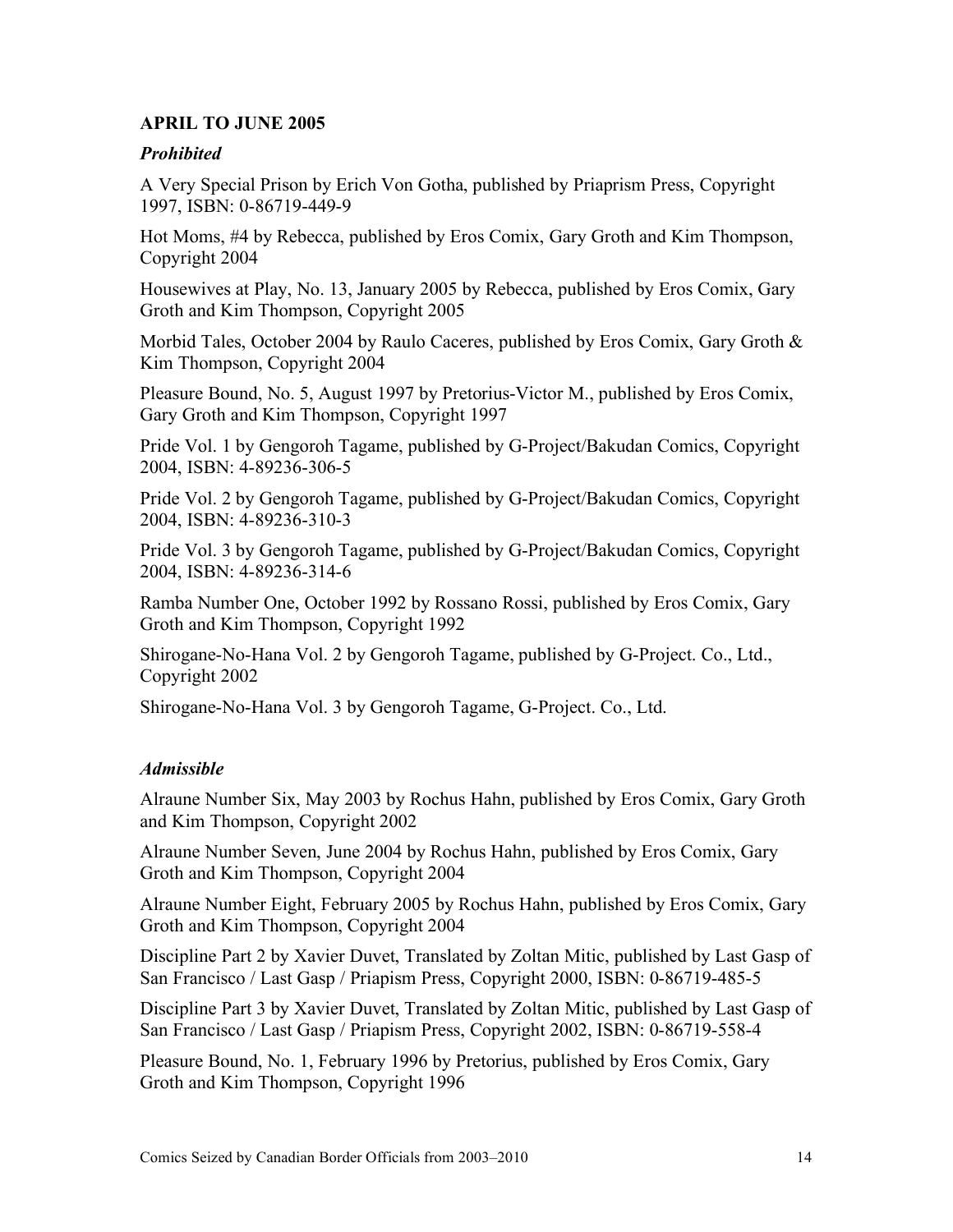Pleasure Bound, No. 4, February 1997 by Pretorius-Boris Angelo, published by Eros Comix, Gary Groth and Kim Thompson, Copyright 1997

Pretty Soldier Sailor Moon, February 1995

# **JULY TO SEPTEMBER 2005**

### *Prohibited*

Celine Full Time Slave by Jacobsen, published by Last Gasp of San Francisco, Copyright 2003, ISBN: 2 84 807 0005

City of Dreams, by Brian Tarsis, published by Gary Groth and Kim Thompson, Eros Comix, Copyright 2003, ISBN: 1-56097-224-6

Countdown: Sex Bombs #1, October 1995, No. 1, by Hiroyuki Utatane, published by Groth and Thompson, Eros Comix, Produced by Studio Proteus, Copyright 1995

Demi the Demoness Hard Core!, No. 1, April 1999, by S.S. Crompton, published by Kim Thompson & Gary Groth, Copyright 1999

Here Come the LoveJoys…#1, January 2005, by Tony Libido, published by Eros Comix, Copyright 2005

INSESUTO, ISBN: 4-88774-148-0

La Blue Girl, The Original Manga, Book One, Destiny, by Toshio Maeda, published by Magna 18, Copyright 2002, ISBN: 1-58664-871-3

Orient Sexpress, Number Four, December 2002, by Tayyar Ozkan, published by Eros Comix, Copyright 2002

Sexy Angel, Issue 2, August 08.2005, published by England & America Production Co.

Shirogane-no-Hana, Vol. 1, by Gengoroh Tagame, Copyright 2001

Teens at Play Summer Special, June 2005, by Rebecca, published by Gary Groth, Kim Thompson, Eros Comix, Copyright 2005

The Tarsis Anthology, Book One, by Brian Tarsis, Copyright 2001

The Troubles of Janice Part 2, by Erich Von Gotha, published by Last Gasp of San Francisco, Copyright 2001, ISBN: 0-86719-445-6

Voice of Submission II: Gehenna Number 1, by Mashumaro Juubaori, published by Gary Groth and Kim Thompson, Eros Comix, Copyright 2000

# *Admissible*

2. Second Paradise, ISBN: 4-89465-219-6

3. Third Go Ahead!, ISBN: 4-89465-281-1

Berserk 27 by Kentarou Miura, published by Hakusensha, Copyright 2004, ISBN: 4-592- 13725-6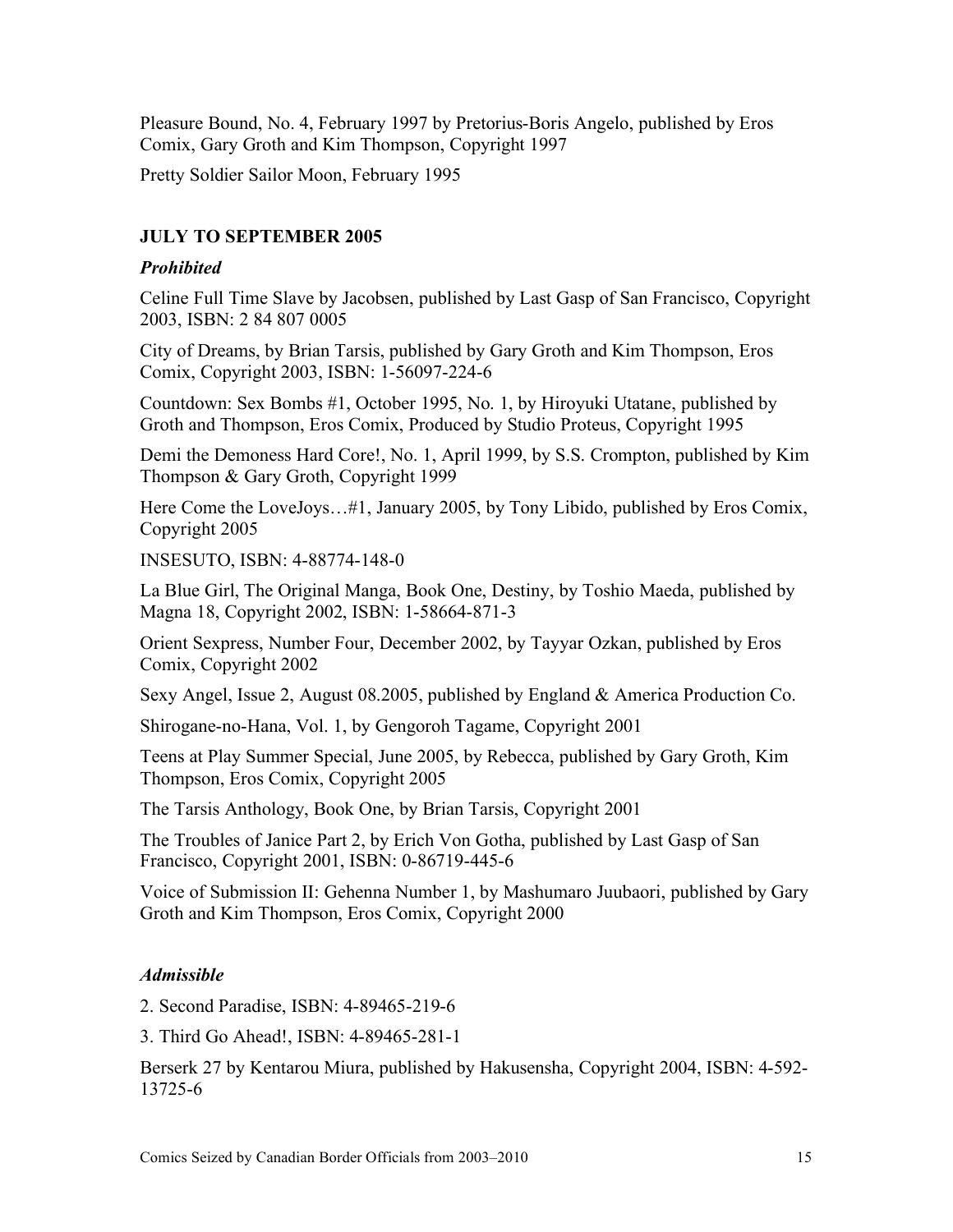Berserk 28 by Kentarou Miura, published by Hakusensha, Copyright 2005, ISBN: 4-592- 13726-4

Bonnie & Claudia by Salvatori / Faina, published by International Press Magazine, Copyright CEE, ISBN: 2 912003 32 6

Danger 1 by Shigemitsu Harada, published by KC, Copyright 1998, ISBN: 4-06-336748- 7

Danger 3 by Shigemitsu Harada, published by KC, Copyright 1999, ISBN: 4-06-336801- 7

Daydream 1 by Saki Okuse, published by Kadokawa Comics A, Copyright 2001, ISBN: 4-04-713398-1

Daydream 2 by Sankichi Meguro, published by Kadokawa Comics A, Copyright 2001, ISBN: 4-04-713445-7

Erika by Fattori, published by International Press Magazine, Copyright CEE, ISBN: 2 912003 57 1

Give Me by Noriko Nagano, published by Aspect Comix, Copyright 1999, ISBN: 4- 7572-0417-5

Golden Boy, Vol. 3, by Egawa Tatsuya, published by SJR Jump Remix, Copyright 2003, ISBN: 4-08-106477-6

Great Teacher Onizuka, Vol. 7, published by Shonen Magazine Comics, Copyright 1998, ISBN: 4-06-312559-9

G-taste, Vol. 4, by Hiroki Yagami, published by KCDX-9, Copyright 2000, ISBN: 4-06- 335109-2

Hinako Variation, Vol. 4, by Kentaro Yano, published by GS Gakken, Copyright 1996, ISBN: 4-05-601384-5

Horror Mystery, Copyright 2004, ISBN: 4-8211-8104-5

III, Dornroschen, Blaubart, Der Liebste Roland, Vol. 3, by Takezaki Mami, Copyright 1999, ISBN: 4-8211-9749-9

Koroshiya Ichi by Yamamoto Hideo, published by My First Big Special, Copyright 2004, ISBN: 4-09-108233-5

Kyokasho-Ni-Nai, No. 8, by Kazuto Okada, published by YC Comics, Copyright 1998, ISBN: 4-253-14571-X

Mikisutori, Vol. 13, by Kohji Maki, published by Jump Comics Deluxe, Copyright 1996, ISBN: 4-08-858653-0

Motto! by Miruku Tajima, published by Bamboo Comics, Copyright 2002, ISBN: 4- 8124-5671-1

Mutant Hanako by Makoto Aida, published by Le Lezard Noir, Copyright 2005, ISBN: 2-9522062-2-8

Perils of Penelope, No. 5, by Lou Kagan, published by B&D Pleasures, Copyright 2000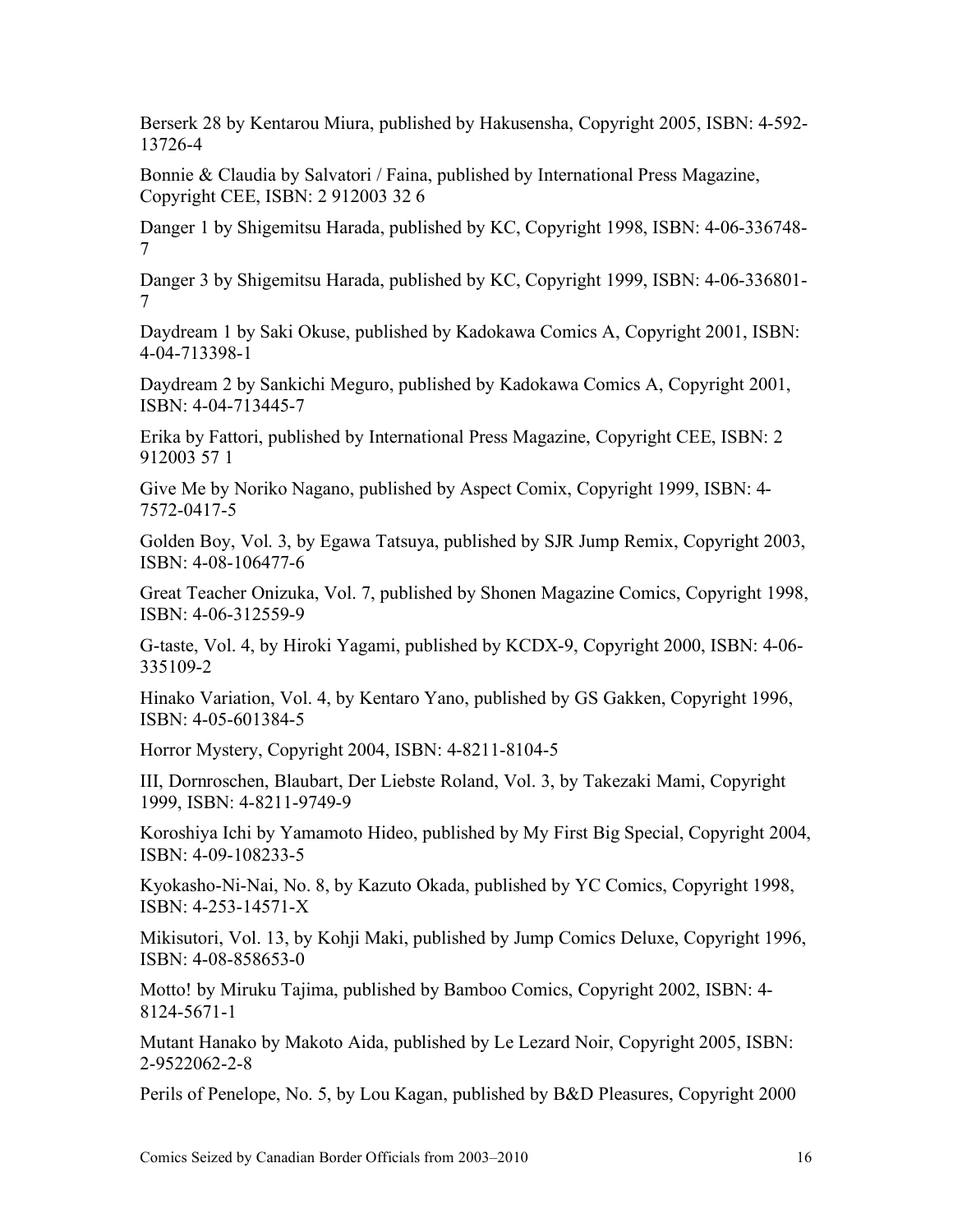Ramba, Number Seven, May 1993, by Rossano Rossi, published by EROS Comix, Copyright 1993

Sex Warrior Isane XXX, Number 4, April 2005, by Okawari, published by Gary Groth & Kim Thompson, Copyright 2005

Submissive Suzanne, Number Seven, July 1999, by Gunther Von Wegen, published by Eros Comix, Copyright 1999

Take 2, Vol. 22, published by KC, Copyright 1995, ISBN: 4-06-323551-3

Thamara & Juda by Riverstone, published by ED: C.A.P.

The Chief of the Metropolitan Police 1 by Masayuki Kondo, published by Business Jump, Copyright 2000, ISBN: 4-08-876014-X

The Chief of the Metropolitan Police 2 by Masayuki Kondo, published by Business Jump, Copyright 2000, ISBN: 4-08-876056-5

Trance, by Masahiro Shibata, published by VOLARE inc., Copyright 1995, ISBN: 4- 89829-034-5

Virgin Crisis, Vol. 1, by Mayu Shinjo, published by Flower Comics, Copyright 2001, ISBN: 4-09-136753-4

Wolf Guy 1 by K. Hirai, published by Bunkasha Comics, Copyright 2003, ISBN: 4-8211- 8014-6

Wolf Guy 3 by H. Kirai, published by Bunkasha Comics, Copyright 2003, ISBN: 4-8211- 8027-8

# **OCTOBER TO DECEMBER 2005**

#### *Prohibited*

Hilda, T.2, by Kovacq, published by Editions International Presse Magazine, ISBN: 2 912003 58 X

Housewives at Play, Number 14, June 2005, by Rebecca, published by Eros Comix, Copyright 2005

L'esclave sexuelle, by Bruce Morgan, Copyright 2004, ISBN: 2-915101-07-8

Ramba Ten, December 1993, by Rossano Rossi, by Marco Delizia, published by Gary Groth & Kim Thompson, Eros Comix, Copyright 1993

Ramba Thirteen, April 1994, by Rossano Rossi, by Marco Delizia, published by Gary Groth & Kim Thompson, Eros Comix, Copyright 1994

Ramba Fourteen, June 1994, by Rossano Rossi, by Marco Delizia, published by Gary Groth & Kim Thompson, Eros Comix, Copyright 1994

The Young Witches, Book Two: "London Babylon", Issue 1 of 6, November 1995, by Barreiro, by F. Solano Lopez, published by Gary Groth & Kim Thompson, Eros Comix, Copyright 1995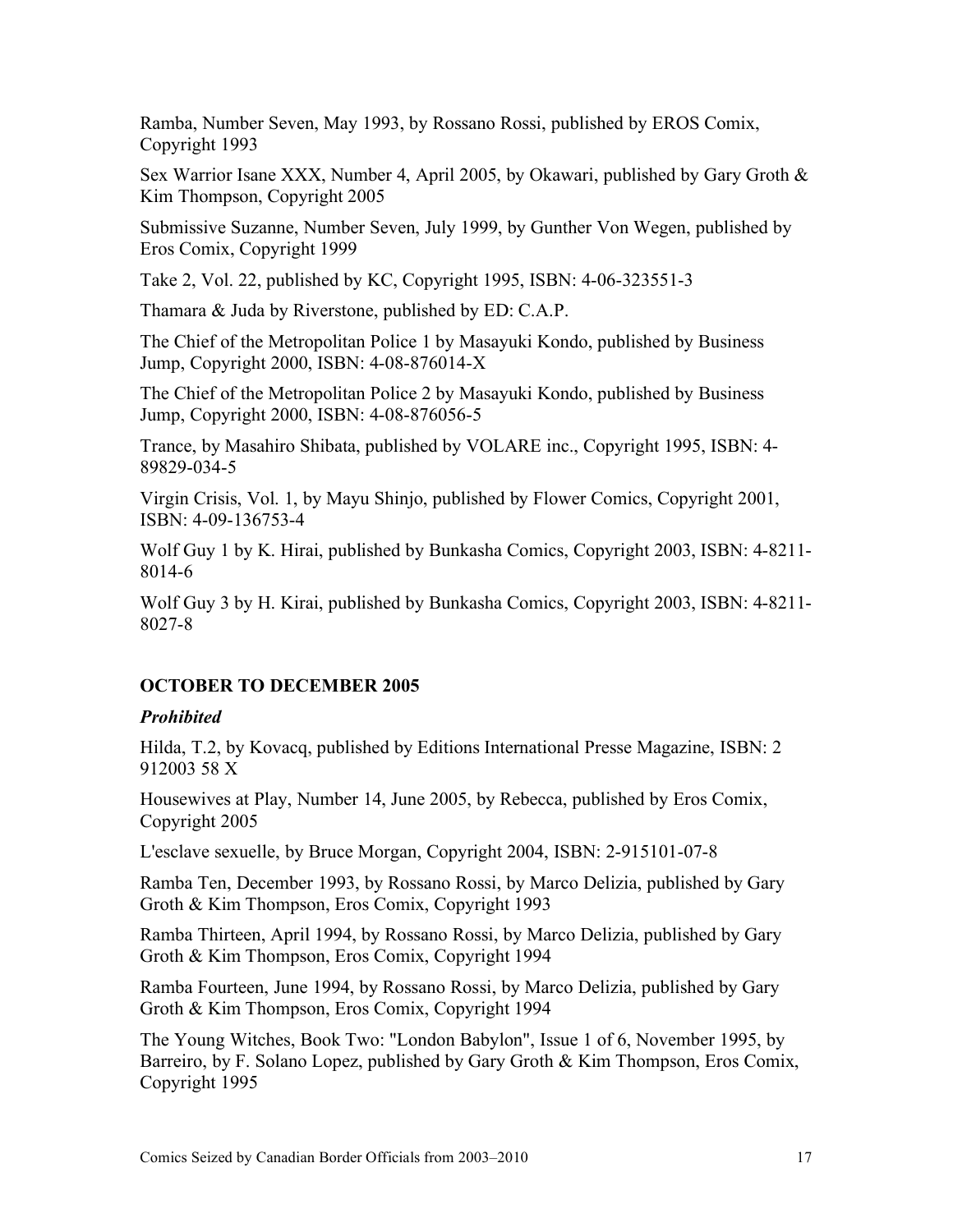The Young Witches, Book Two: "London Babylon", Issue 2 of 6, December 1995, by Barreiro, by F. Solano Lopez, published by Gary Groth & Kim Thompson, Eros Comix, Copyright 1995

The Young Witches, Book Two: "London Babylon", Issue 3 of 6, January 1996, by Barreiro, by F. Solano Lopez, published by Gary Groth & Kim Thompson, Eros Comix, Copyright 1996

The Young Witches, Book Two: "London Babylon", Issue 4 of 6, February 1996, by Barreiro, by F. Solano Lopez, published by Gary Groth & Kim Thompson, Eros Comix, Copyright 1996

### *Admissible*

Finder Series 1: Target in the Finder, by Ayano Yamane, published by Mariko Kumanoya/Be Beautiful, Copyright 2004, ISBN: 1-933440-00-7

Housewives at Play: All Access, November 2004, by Rebecca, published by Gary Groth & Kim Thompson, Eros Comix, Copyright 2004, ISBN: 1-56097-675-6

Love Magic (The Strongest Love Magic), by Piyoko Chitose, published by Be Boy  $\times$ Comics / Biblos, Copyright 2005, ISBN: 4-8352-1780-2

Only You (Lovin' You, With You, for you), by Asami Tojo, Copyright 2005, ISBN: 4- 8124-6205-3

Secret Club "Kishidou", No. 083, by Syuko Nishimura, published by drap COMICS, Copyright 2005, ISBN: 4-87734-873-5

Sweet Warmth, by Mako Toyama, published by Be Boy  $\times$  Comics / Biblos, Copyright 2005, ISBN: 4-8352-61758-6

# **JANUARY TO MARCH 2006**

#### *Prohibited*

Anglachel, Insanity Zero

Bondage Slaves III, Issue, 3, July 2000, by Dementia, published by Groth and Thompson, Eros Comix, Copyright 2000

Howie Dard's Tart! Eros Graphic Albums 44, by Howie Dard, published by EROS Comix, Copyright 2001, ISBN: 1-56097-421-4

Innocence, by Tanuki Kamogawa, published by Simon Jones, Copyright 2005, ISBN: 0- 9728258-1-9

Kunoichi Dinamite, Vol. 20

Voice of Submission, Black Whip, No. 2, by Mashumaro Juubaori, published by Gary Groth & Kim Thompson, Eros Comix, Copyright 1998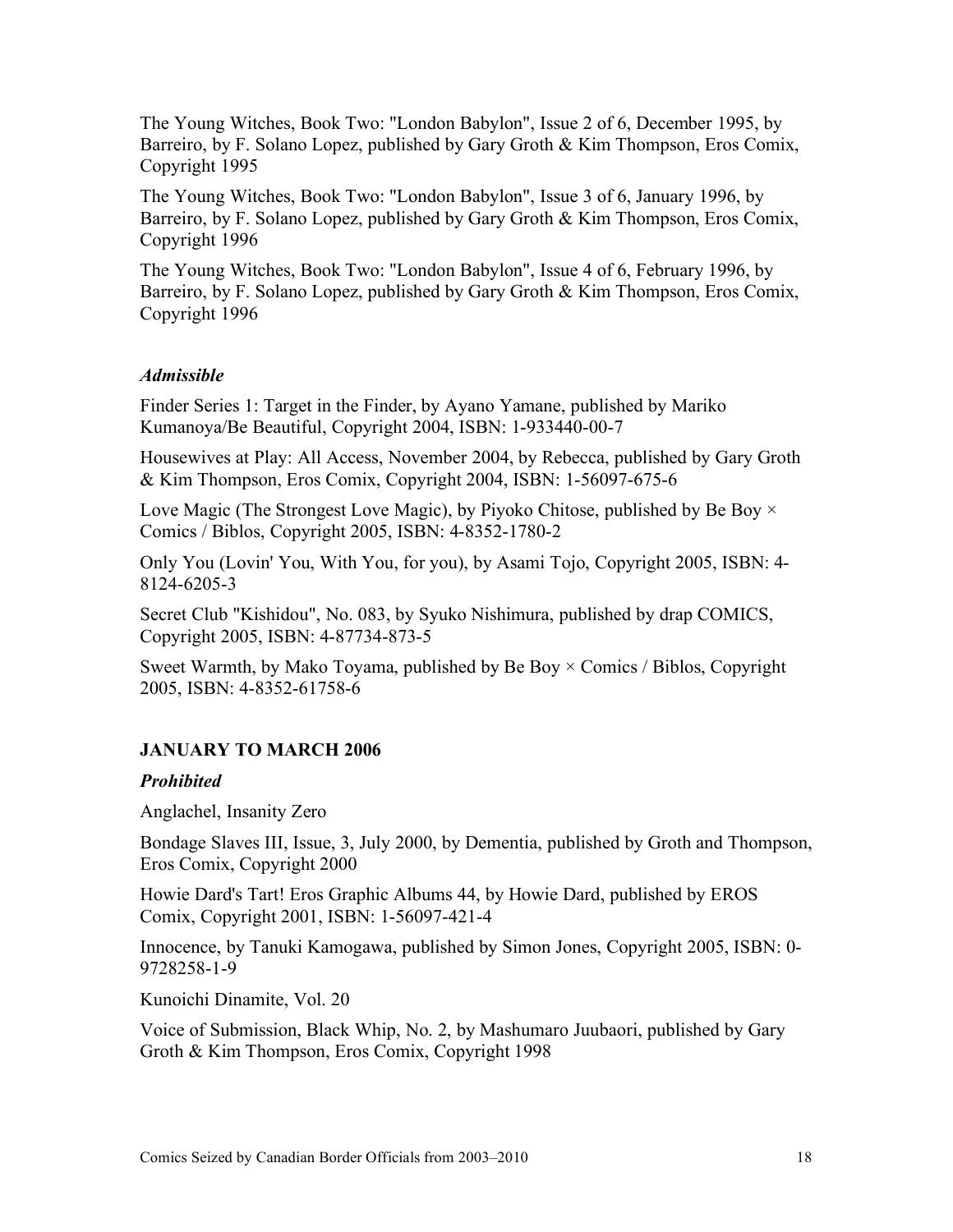#### *Admissible*

ACT<sub>1</sub>

BUBUN GA BUSHINDEN

Fall'in Angel

Girly's Festival!! Megastore Comics No. 056, by Kurogane Kenn, Copyright 2005, ISBN: 4-87734-882-4

GTO 3 (Great Teacher Onizuka), by Toru Fujisawa, published by Tong Li, Copyright 1997, ISBN: 957-34-5927-2

GTO 6 (Great Teacher Onizuka), by Toru Fujisawa, published by Tong Li, Copyright 1998, ISBN: 957-34-7046-2

GTO 13 (Great Teacher Onizuka), by Toru Fujisawa, published by Tong Li, Copyright 1999, ISBN: 957-34-9162-1

GTO 17 (Great Teacher Onizuka), by Toru Fujisawa, published by Tong Li, Copyright 2000, ISBN: 957-731-584-4

QUEEN, R-18, No 11

SEINT-SEIYA, Book 06

SGG, Samen GangBang Girls

#### **APRIL TO JUNE 2006**

#### *Prohibited*

Elizabeth Bathory, No. 6, August 2003, by Raulo, published by Gary Groth, Kim Thompson and Eros Comix, Copyright 2002

Morbid Tales, October 2004, published by Gary Groth, Kim Thompson and Eros Comix, Copyright 2004

#### *Admissible*

Milk!, Vol. 1, No. 24, July 2001, published by Radio Comix, Pat Duke and Elin Winkler, Copyright 2001

Violence Jack, Vol. 1, published by Chuokoron-Sha, Inc., Copyright 1998, ISBN: 4-12- 203129-X

Violence Jack, Vol. 2, published by Chuokoron-Sha, Inc., Copyright 1998, ISBN: 4-12- 203130-3

Violence Jack, Vol. 3, published by Chuokoron-Sha, Inc., Copyright 1998, ISBN: 4-12- 203153-2

Violence Jack, Vol. 4, published by Chuokoron-Sha, Inc., Copyright 1998, ISBN: 4-12- 203154-0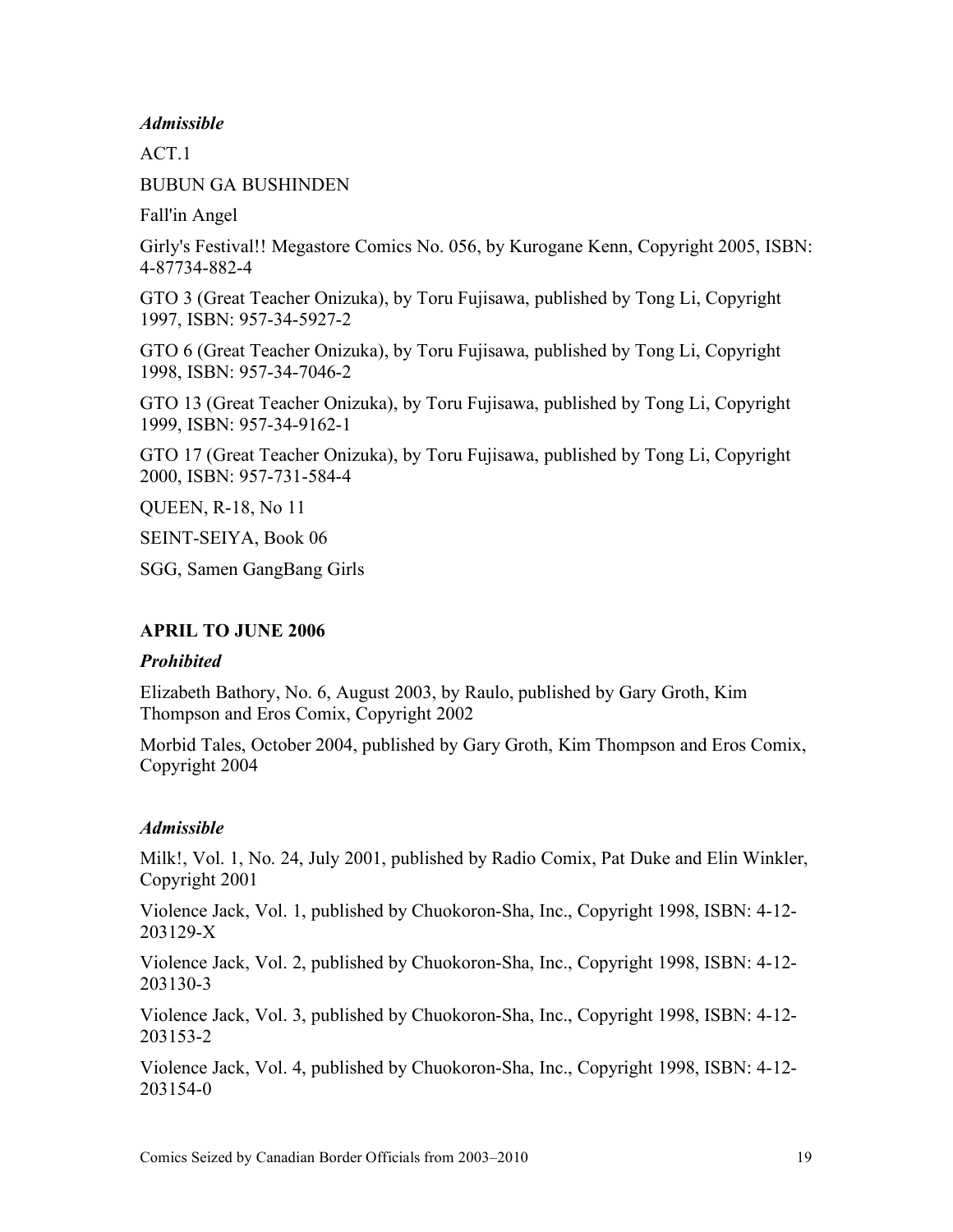Violence Jack, Vol. 5, published by Chuokoron-Sha, Inc., Copyright 1998, ISBN: 4-12- 203178-8

Violence Jack, Vol. 6, published by Chuokoron-Sha, Inc., Copyright 1998, ISBN: 4-12- 203179-6

Violence Jack, Vol. 7, published by Chuokoron-Sha, Inc., Copyright 1998, ISBN: 4-12- 203203-2

Violence Jack, Vol. 8, published by Chuokoron-Sha, Inc., Copyright 1998, ISBN: 4-12- 203204-0

Violence Jack, Vol. 9, published by Chuokoron-Sha, Inc., Copyright 1998, ISBN: 4-12- 203227-X

Violence Jack, Vol. 10, published by Chuokoron-Sha, Inc., Copyright 1998, ISBN: 4-12- 203228-8

Violence Jack, Vol. 11, published by Chuokoron-Sha, Inc., Copyright 1998, ISBN: 4-12- 203251-2

Violence Jack, Vol. 12, published by Chuokoron-Sha, Inc., Copyright 1998, ISBN: 4-12- 203252-0

Violence Jack, Vol. 13, published by Chuokoron-Sha, Inc., Copyright 1998, ISBN: 4-12- 203274-1

Violence Jack, Vol. 14, published by Chuokoron-Sha, Inc., Copyright 1998, ISBN: 4-12- 203275-X

Violence Jack, Vol. 15, published by Chuokoron-Sha, Inc., Copyright 1998, ISBN: 4-12- 203298-9

Violence Jack, Vol. 16, published by Chuokoron-Sha, Inc., Copyright 1998, ISBN: 4-12- 203299-7

Violence Jack, Vol. 17, published by Chuokoron-Sha, Inc., Copyright 1998, ISBN: 4-12- 203320-9

Violence Jack, Vol. 18, published by Chuokoron-Sha, Inc., Copyright 1998, ISBN: 4-12- 203321-7

#### **JULY TO SEPTEMBER 2006**

#### *Prohibited*

Housewives at Play, # 15, April 2006, published by Eros Comix, Kim Thompson and Gary Groth, Copyright Year 2006

Housewives at Play, King Sized Special, published by Eros Comix, Gary Groth and Kim Thompson, Copyright Year 2003, ISBN: 1-56097-577-6

La Blue Girl - The Original Manga - Book Two: Evil Ninja Masters, by Toshio Maeda, published by Manga 18, Copyright Year 2002, ISBN: 1-58664-872-1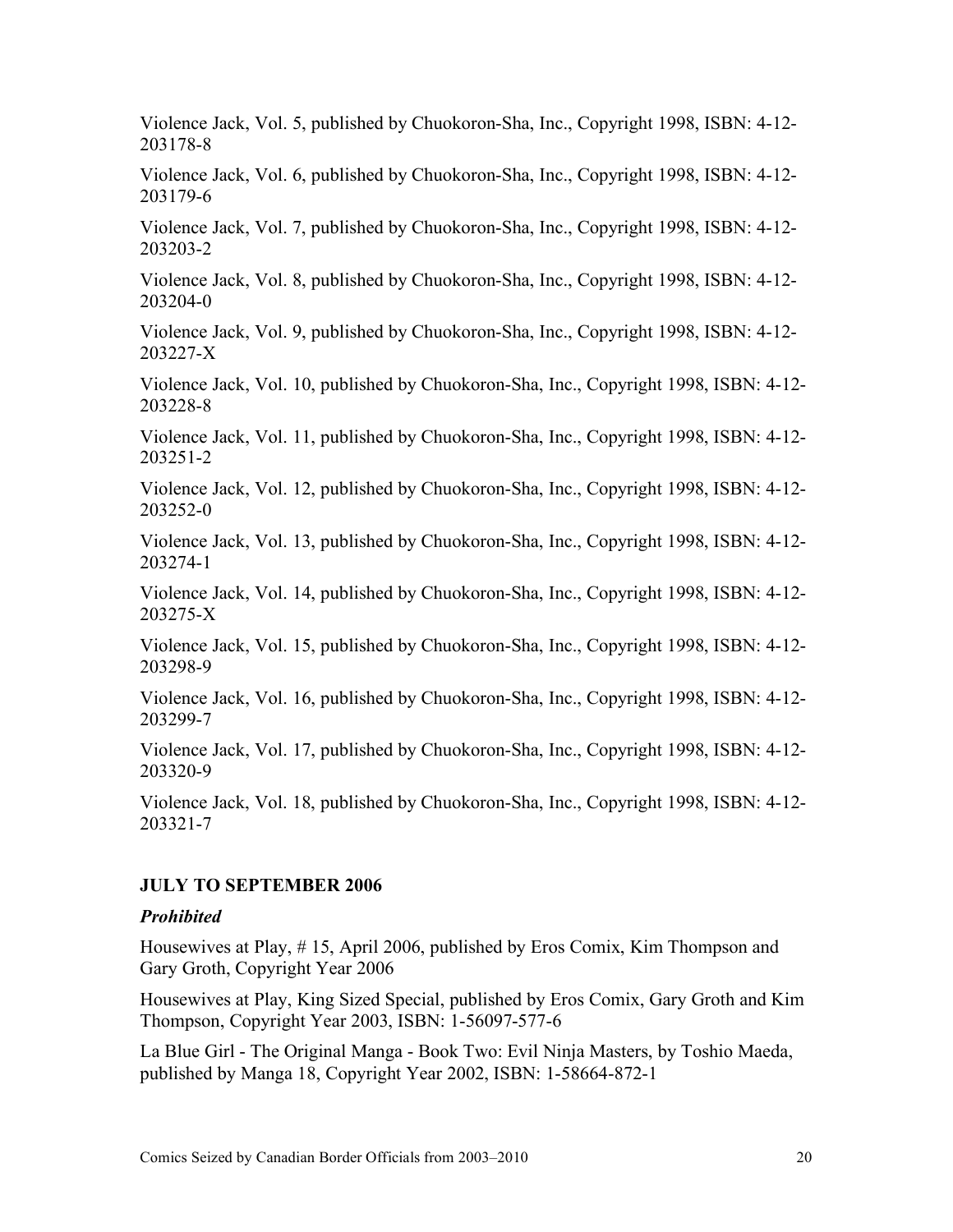La Blue Girl - The Original Manga - Book Three: Lusty Poltergeist, by Toshio Maeda, published by Manga 18, Copyright Year 2002, ISBN: 1-58664-885-3

Super Taboo, No. 10, by Wolf Ogami, published by Groth, Thompson and Eros Comix, Copyright Year 1996

The Douzin

### *Admissible*

Co-ed Sexxtasy V.2, by Makoto Fujisaki, published by Eros Comix, Copyright Year 2000, ISBN: 1-56097-588-1

Genus, No. 34, by Kurt Wilcken, Kjartan Arnorsson, James Hardiman, T. Grimmer, published by Elin Winkler, Pat Duke and Radio Comix, Copyright Year 1999

Here Come The Lovejoys, by Tony Libido, published by Gary Groth, Kim Thompson and Eros Comix, Copyright Year 2006, ISBN: 13: 978–1–56097–442–0, ISBN: 10: 1– 56097–442–7

Maid in Heaven Supers VSOP, ISBN: 4-7767-9243-5

Secret Lovers, ISBN: 4-87734-876-X

Skunk Aficionado, Issue 2, by James M. Hardiman, Brock Hoagland, Matt Peters, published by S.O.S. Publications, Copyright Year 1998

Super Taboo XXX, No. 1, by Wolf Ogami, published by Eros Comix, Copyright Year 2006

The Best Of The New Bondage Fairies, Vol. 2, No. 19, June 2004, by KONDOM, published by Eros Comix, Copyright Year 2004, ISBN: 1-56097-644-6

The New Bondage Fairies Fairie Fetish, January 2003, by KONDOM, published by Kim Thompson, Gary Groth and Eros Comix, Copyright Year 2002, ISBN: 1-56097-548-2

# **OCTOBER TO DECEMBER 2006**

# *Prohibited*

Pee Soup, No. 1, August 2003, published by Kim Thompson, Gary Groth and Eros Comix, Copyright 2003

Pee Soup, No. 2, published by Kim Thompson, Gary Groth and Eros Comix, Copyright 2003

# *Admissible*

Click!, by Milo Manara, published by NBM Nantier-Beall-Minoustchine Publishing Inc., Copyright 1993, ISBN: 1-56163-084-5

Click 2, by Milo Manara, published by NBM Nantier-Beall-Minoustchine Publishing Inc., Copyright 1992, ISBN: 1-56163-062-4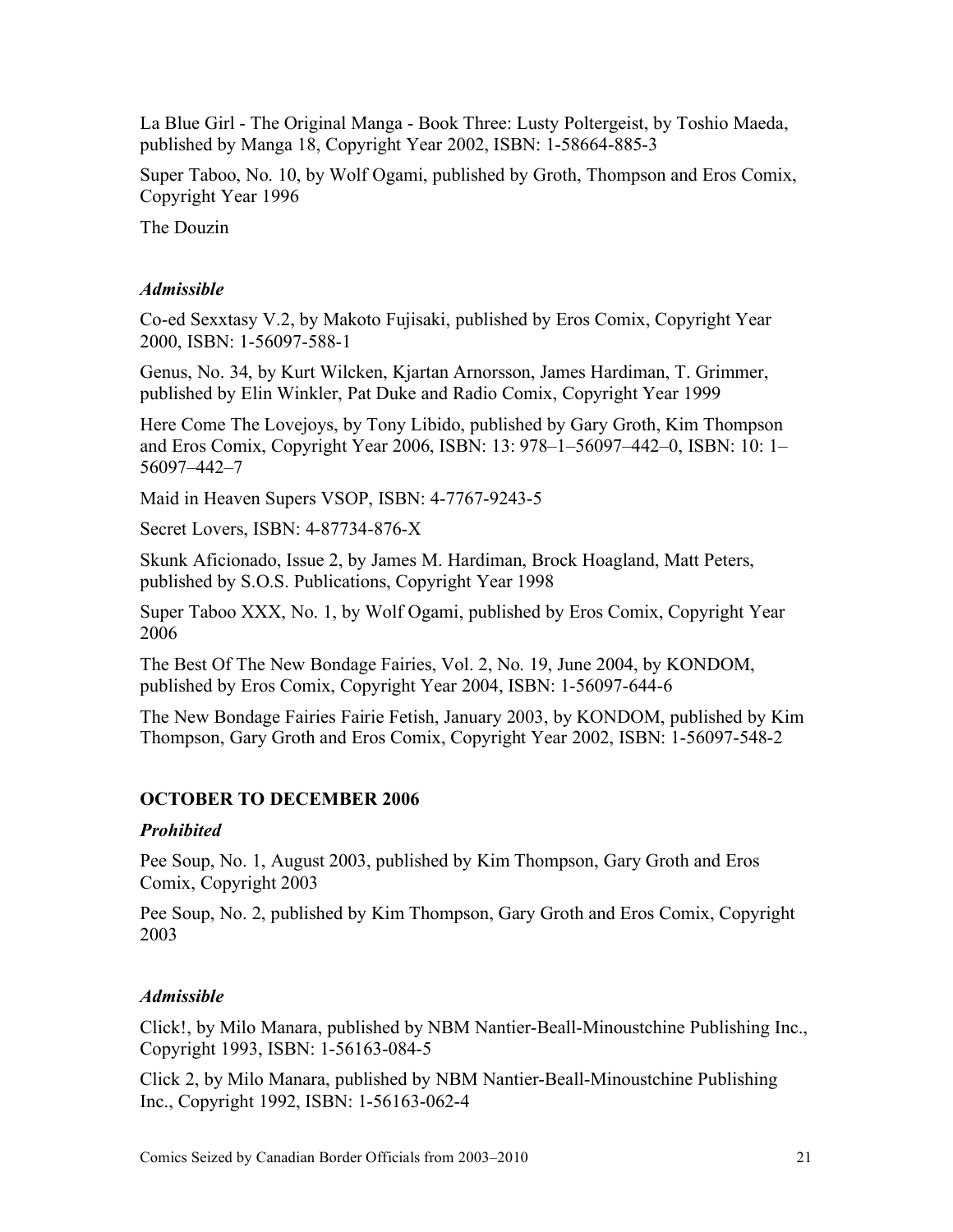#### **JANUARY TO MARCH 2007**

#### *Prohibited*

Arena, by Gengoroh Tagame, published by H&O Manga, Copyright 2006, ISBN: 2- 84547-137-8

Dads & Boys, Vol. 1, by Josman, published by H&O Éditions, Copyright 2006, ISBN: 2- 84547-124-6

Dads & Boys, Vol. 2, by Josman, published by H&O Éditions, Copyright 2006, ISBN: 2- 84547-125-4

Gunji, by Gengoroh Tagame, published by H&O Manga, Copyright 2005, ISBN: 2- 84547-113-0

Justin, Vol. 1, by Josman, published by H&O Éditions, Copyright 2006, ISBN: 2-84547- 139-4

Justin, Vol. 2, by Josman, published by H&O Éditions, Copyright 2006, ISBN: 2-84547- 140-8

Like Father, Like Son, Vol. 1 - The Meeting, by Rolando Mérida, published by Handjobs, Copyright 2003, ISBN: 1-886458-40-5

Pee Soup - Number 3, September 2004, by Pretorius, published by Eros Comix, Gary Groth and Kim Thompson, Copyright 2004

#### *Admissible*

Blowjob - Number Five, March 2003, by Philo, Marcel De Jong, Scott Gerard Ruhl, Kovik, Hank Trueblood and Sandez Rey, published by Eros Comix, Gary Groth and Kim Thompson, Copyright 2003

Boys in Love, by Tim Fish, published by H&O Éditions, Copyright 2006, ISBN: 978-2- 84547-141-2

Lord Farris Slavemaster, No. 1, by Roland Cordell, by Peter Noga Jr., published by Eros Comix, Gary Groth and Kim Thompson, Copyright 1996

Naked Justice, No. 2, by Patrick Fillion, published by H&O Comics, Copyright 2004, ISBN: 2-84547-092-4

Satisfaction Garantie, No. 3, by Patrick Fillion, published by H&O Comics, Copyright 2004, ISBN: 2-84547-082-7

Super Taboo #8, July 1996, by Wolf Ogami, published by Eros Comix, Gary Groth and Kim Thompson, Copyright 1996

# **APRIL TO JUNE 2007**

*Prohibited*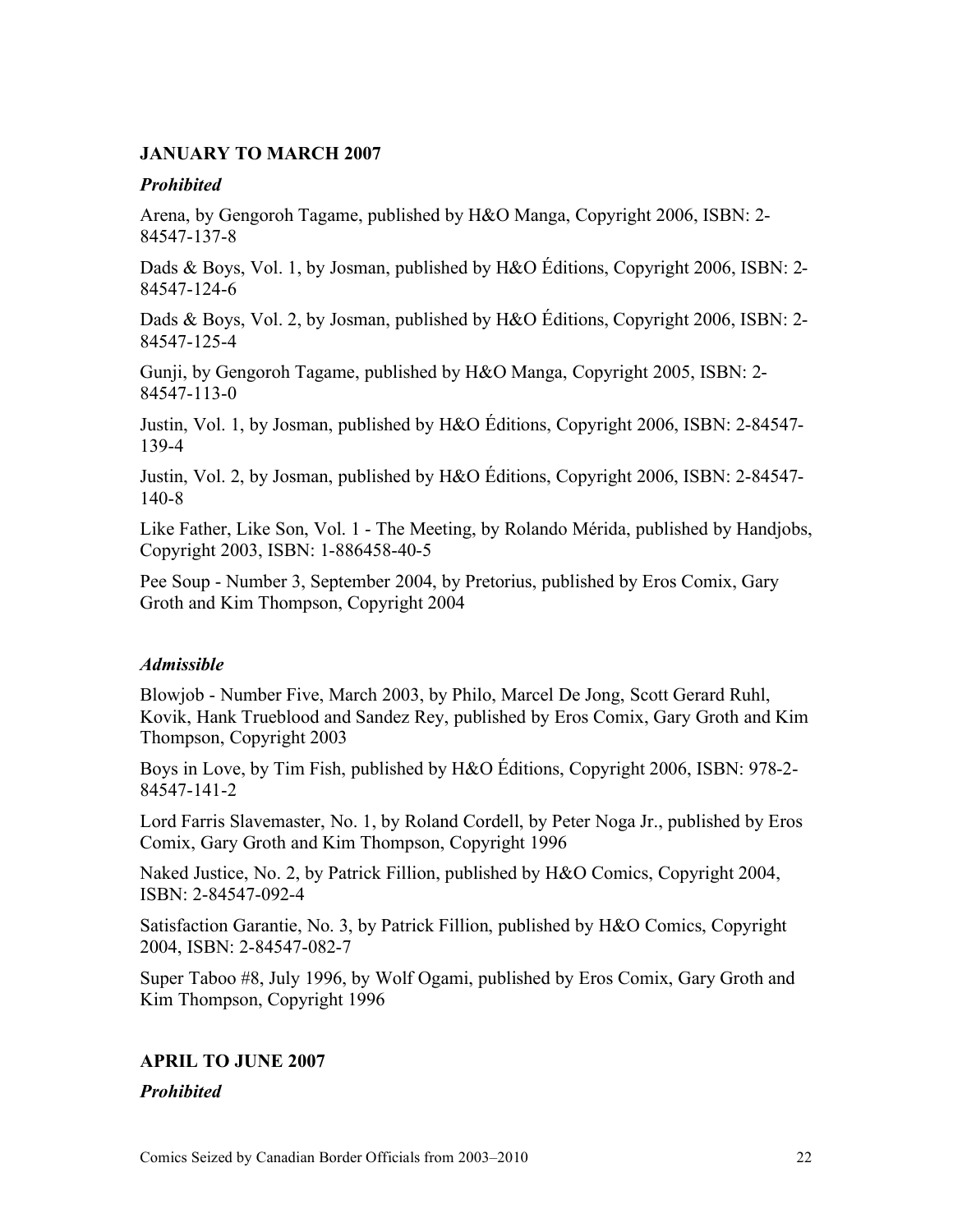Soul Gear, by Tendo Masae, published by Kill Time Communication, Copyright 2007, ISBN: 4-86032-342-4

The Steel Trap Maiden, by Ferres, published by PV-Bill B.V., Copyright 2006, ISBN: 84-8184-505-1

# *Admissible*

Ed the Happy Clown, Issue 3, August 2005, by Chester Brown, published by Chris Oliveros and Drawn & Quarterly Publications, Copyright 2005

Fang, Testament, Vol. 1, by Kevin J. Taylor, published by Sirius Entertainment, Inc., Copyright 2000, ISBN: 1-57989-013-x

FREE SEXXX, No. ONE, September 2006, by Andrea Camic, published by Gary Groth and Kim Thompson, Copyright 2006

Girl, The Second Coming, Vol. 1, by Kevin J. Taylor, published by Amerotica and Nantier Beall Minoustchine Publishing Inc., Copyright 2001, ISBN: 1-56163-303-8

Girl, The Second Coming, Vol. 2, by Kevin J. Taylor, published by Amerotica and Nantier Beall Minoustchine Publishing Inc, Copyright 2002, ISBN: 1-56163-336-4

Girl, The Second Coming, Vol. 3, by Kevin J. Taylor, published by Amerotica and Nantier Beall Minoustchine Publishing Inc., Copyright 2004, ISBN: 1-56163-414-X

Jill, Part-Time Lover, by Kevin J. Taylor, published by Amerotica and Nantier Beall Minoustchine Publishing Inc., Copyright 2002

Kung Fu Sex Fighters!, Vol. 1, by Richard Metson, published by Nantier Beall Minoustchine Publishing Inc., Copyright 2005, ISBN: 10: 1-56163-431-X and 13: 978-1- 56163-431-6

# **JULY TO SEPTEMBER 2007**

# *Prohibited*

Flesh & Metal Man, Vol. 2, published by Nantier Beall Minoustchine Publishing Inc. New York, Copyright 2005, ISBN: 1-56163-419-0

Hot Moms #6, August 2005, by Rebecca, published by Eros Comix, Kim Thompson and Gary Groth, Copyright 2005

Hot Moms #7, January 2006, by Rebecca, published by Eros Comix, Kim Thompson and Gary Groth, Copyright 2006

Shortcut to Hell, Black Van 3, by Roberts, published by PV-Bill B.V., Copyright 2006, ISBN: 84-8184-510-8

XXXENOPHILE, No. 3, July 1990, by Phil Foglio, published by Greg Ketter and Palliard Press, Copyright 1990

XXXENOPHILE, No. 5, July 1991, by Phil Foglio, published by Greg Ketter and Palliard Press, Copyright 1991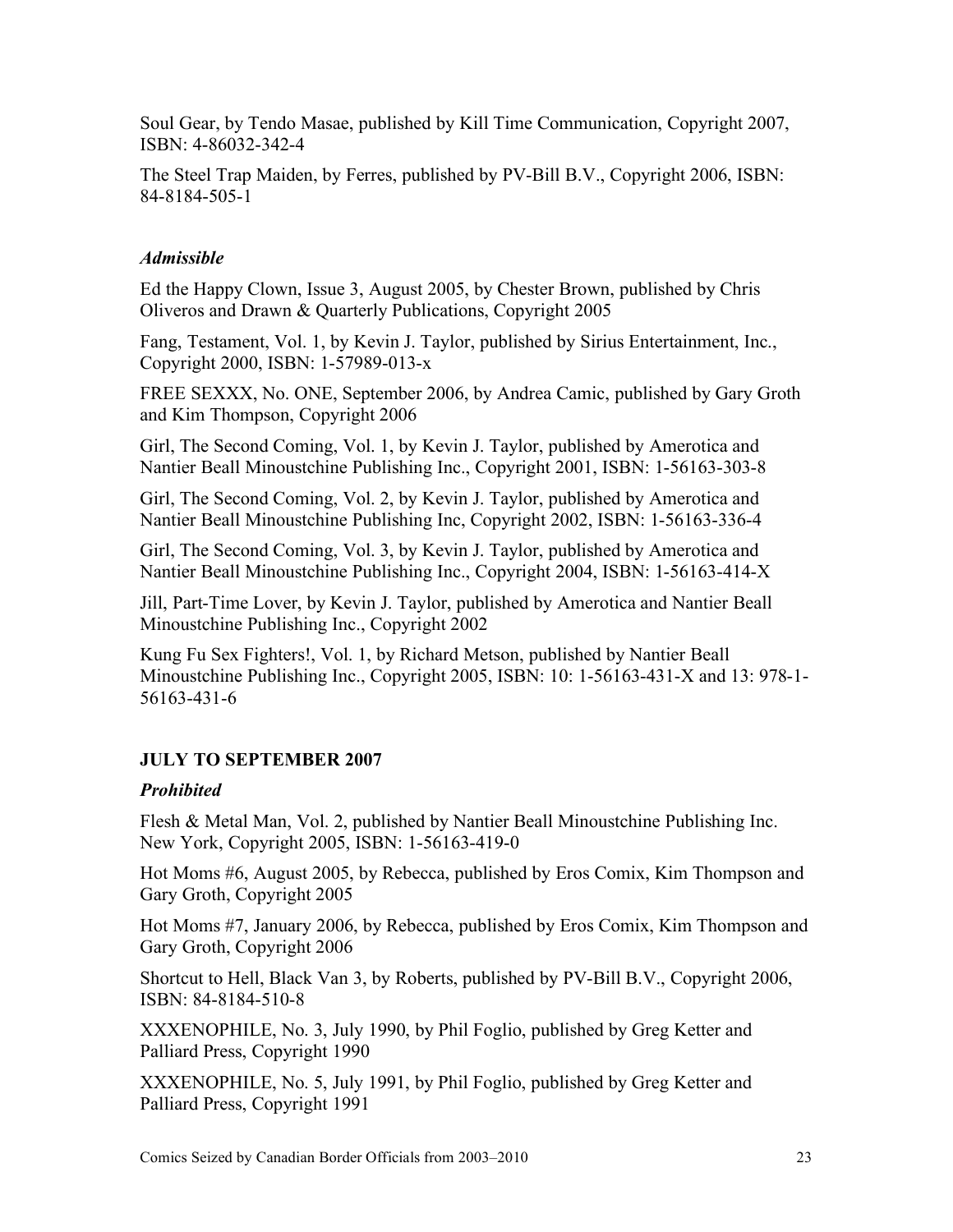#### *Admissible*

Gnomes, Fairies and Sex Kittens, No. 1, November 2005, by Ismael Ferrer, published by Eros Comix, Gary Groth and Kim Thompson, Copyright 2005

Teens at Play, No. 3, September 2005, by Rebecca, published by Eros Comix, Gary Groth and Kim Thompson, Copyright 2005

THE XXXENOPHILE COLLECTION, Vol. Two, by Phil Foglio, published by XXXENOPHILE BOOKS, Copyright 1997, ISBN: 1-890856-01-0

XXXENOPHILE, No. 6, February 1992, by Phil Foglio, published by Greg Ketter and Palliard Press, Copyright 1992

XXXENOPHILE, No.11, by Phil Foglio, published by XXXENOPHILE BOOKS, INC., Copyright 1998

# **OCTOBER TO DECEMBER 2007**

#### *Prohibited*

Knight of the Cross, Produced by Tightrope Records

### *Admissible*

Psycho Killers 2, Vol. 1, No. 2, March 1992, published by Rich & Patricia Rankin, Produced by Comic Zone Productions, Copyright 1992

Psycho Killers 3, Vol. 1, No. 3, April 1992, by Jack Herman, published by Rich & Patricia Rankin, Copyright 1992

Psycho Killers 7, Judias Buenoano: An Unauthorized Biography of a Serial Killer, Vol. 1, No. 7, October 1992, by Jack & Karen Herman, published by Rich and Patricia Rankin, Copyright 1992

Psycho Killers 10, Dean Corll: An Unauthorized Biography of a Serial Killer, Vol. 1, No. 10, January 1993, by Jack & Karen Herman, published by Rich and Patricia Rankin, Copyright 1993

Psycho Killers Classics 1, Albert Fish: An Unauthorized Biography of a Serial Killer, Vol. 1, No. 1, December 1992, by Jack and Karen Herman, published by Rich and Patricia Rankin, Copyright 1992

Psycho Killers, Mailman Special 1, Vol. 1, No. 1, November, 1992, by Jack and Karen Herman, published by Rich and Patricia Rankin, Copyright 1992

Psycho Killers, Bloody British 1, Vol. 1, No. 1, August 1993, by Jack & Karen Herman, Produced by Rich and Patricia Rankin, Copyright 1993

Psycho Killers, Cannibal Special 1, Vol. 1, No. 1, January 1993, by Bill Laughlin, published by Rich and Patricia Rankin, Copyright 1993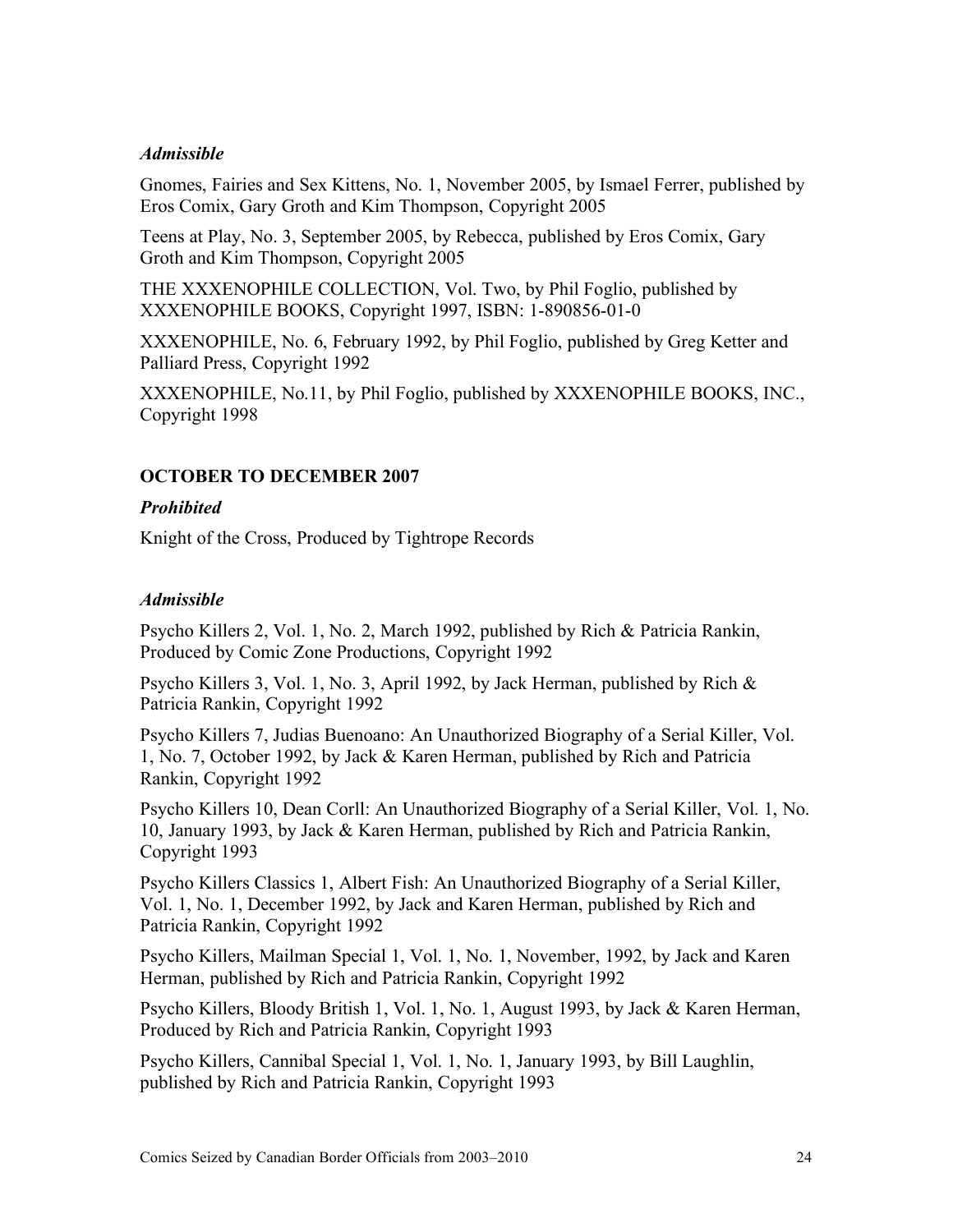# **JANUARY TO MARCH 2008**

# *Prohibited*

Juicy Fruits, published by TENMA COMICS, Copyright 2005, ISBN: 4-87182-724-0

My Sister, My Double: Where's Betty?, Issue May 2007, by Viviane, published by Eros Comix, Gary Groth & Kim Thompson, Copyright 2007

Nebula Harem, published by Fujimi Comics, Produced by Kirara Moe, Copyright 2005, ISBN: 4-89421-620-5

Nosewasure, published by Seraphim Comics, Copyright 2007, ISBN: 4-89465-314-1

Ramba Volume Two, Eros Graphic Albums 22, by Ross, Delizia, and Laurenti, published by Eros Comix, Copyright 1993, ISBN: 1-56097-253-X

Ryoko's disastrous days, Vol. 03, published by Seraphim Comics, Copyright 2002, ISBN: 4-89465-146-7

XO Game Comics, published by CyberworksS, Copyright 2007, ISBN: 978-4-86105- 441-9

# *Admissible*

Distance, Vol. 2, published by J.C.C. Comics, Copyright 2006, ISBN: 4-901858-53-X

Dulce Report, published by Behind Moon, Copyright 2007

Nagarya, Part 1 "In the Beginning", by Riverstone, published by Last Gasp of San Francisco, Copyright 1998, ISBN: 0-86719-465-0

# **APRIL TO JUNE 2008**

# *Prohibited*

Carcel De Mujeres, Issue March 2005, by Erich Von Gotha, published by Ediciones La Cupula, Copyright 2005 ISBN: 84-7833-609-5

Check it Vol. 03, Copyright 2001

Comic Megastore H, Issue May 2008

Comic Mujin, Issue May 2008

Comic Sigma Vol. 19, Issue April 2008

Comic Tenma Vol. 120, Issue May 2008

El Instituto Las adventuras de Lilian y Agatha, Issue May 2000, by Solano Lopez and Barreiro, published by Ediciones La Cupula, Copyright 2000, ISBN: 84-7833-102-4

Here Come the Lovejoys - the Second Coming!, Issue February 2008, by Tony Libido, published by Tony Libido, Copyright 2007 ISBN: 987-1-56097-940-1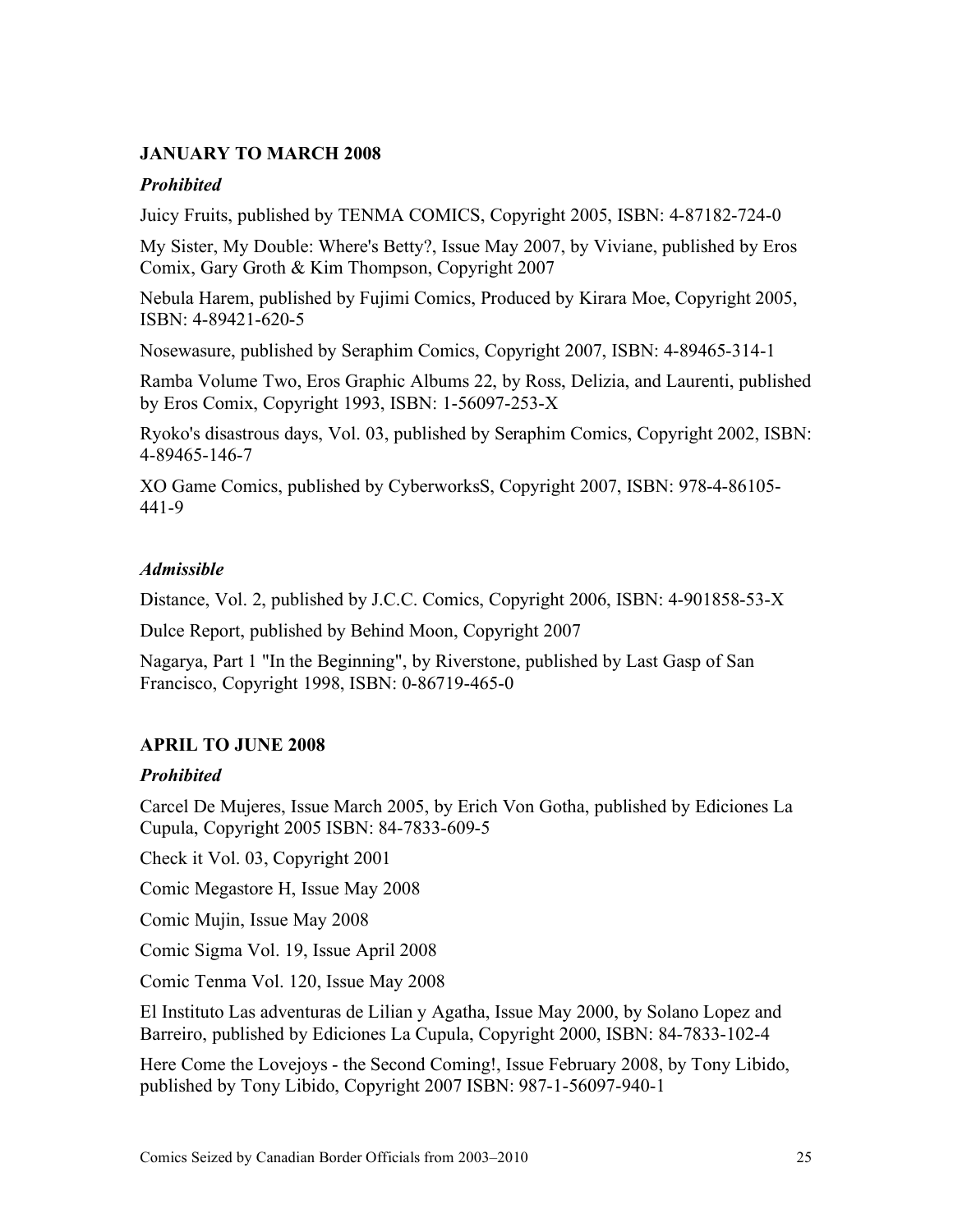Kaerimichi -The Road Home, by Tahichi Yamada, published by Icarus Publishing, Simon Jones, TENMA comics & AKANESHINSHA, Copyright 2006 ISBN: 10:1- 934075-02-7, 13: 978-1-934075-02-9

Los Infortunios De Janice, Vol. 1, Issue July 1999, by Erich Von Gotha, published by Ediciones La Cúpula, Copyright 1999, ISBN: 84-7833-338-X

Los Infortunios De Janice, Vol. 2, Issue July 2001, by Erich Von Gotha, published by Ediciones La Cúpula, Copyright 2001, ISBN: 84-7833-456-4

Los Infortunios De Janice, Vol. 3, by Von Gotha & Joubert, published by Ediciones La Cúpula, Copyright 2001, ISBN: 84-7833-228-6

Los Infortunios De Janice, Vol. 4, Issue July 2003, by Erich Von Gotha & Bernard Joubert, published by Ediciones La Cúpula, Copyright 2003, ISBN: 84-7833-534-X

Princess of Darkness, by Yuichiro Tanuma, published by Eros Comix, Gary Groth and Kim Thompson, Copyright 2001 ISBN: 1-56097-446-X

### *Admissible*

Galaxias Number Three, by Cheezboy and Jessica Norfolk, published by Rip Off Press, Inc., Copyright 1994

Housewives At Play, No. 17, Issue May 2007, by Rebecca, published by Eros Comix, Kim Thompson & Gary Groth, Copyright 2007

Re:Lucks, Copyright 2007

Sexy Phone La Droga Del Amor, by Fiorani / Bonazzi, published by Ediciones La Cupula, Copyright 1993, ISBN: 84-7833-136-0

# **JULY TO SEPTEMBER 2008**

#### *Prohibited*

Countdown: Sex Bombs, by Hiroyuki Utatane, published by Eros Comix / Gary Groth and Kim Thompson, Copyright 1996, ISBN: 1-56097-231-9

Futanarikko Lovers, published by I.C, IZUMI Comics, ISBN: 4-87076-619-1

Hot Moms No. 11, May 2008, by Rebecca, published by EROS Comix /Kim Thompson & Gary Groth, Copyright 2008, ISBN: 978-1-56097-353-9

Love 8, published by Tenma Comics, Comic House, Copyright 2008, ISBN: 978-4- 87182-966-3

Oniichan Kuchukuchu Shisugidayo, published by Gorgeous Takarada / SeraphimComics, ISBN: 978-4-89465-389-4

#### *Admissible*

Ghita Of Alizarr, Second Edition (Part 1), by Frank Thorne, published by Catalan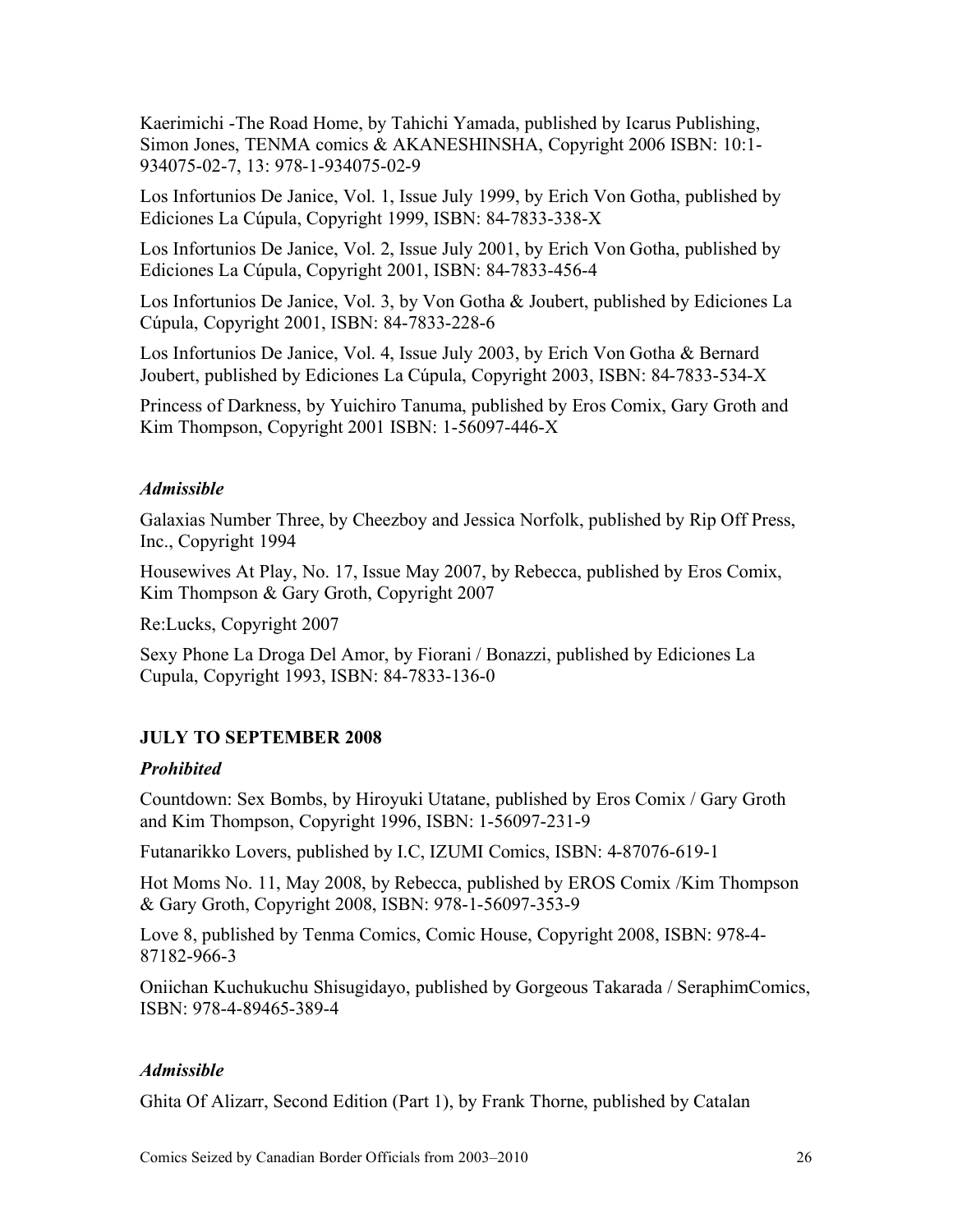Communications, Copyright 1990, ISBN: 0-87416-095-2

Secret Plot, Vol. 1, by Newman, published by Eros Comix / Groth and Thompson, Copyright 2000, ISBN: 1-56097-382-X

# **OCTOBER 2008 TO DECEMBER 2008**

# *Prohibited*

Bayba: Domina in Red, No. 2, by Roberto Baldazzini, published by Eurotica / NBM Publishing Inc., Copyright Year 2006, ISBN: 1-56163-488-3, ISSN: 975-1-56163-488-0

Bayba: Lady Brown, No. 3, by Roberto Baldazzini, published by Eurotica / Nantier-Beall-Minoustchine Publishing Inc., Copyright Year 2008, ISBN: 1-56163-539-1, ISSN: 978-1-56163-539-9

Blue Eyes, Vol. 4, by Tohru Nishimaki, published by Icarus Publishing / Simon Jones, Copyright Year 2008, ISBN: 978-1-934075-17-3

Countdown: Sex Bombs, No. 1, October 1995, by Hiroyuki Utatane, published by Groth & Thompson / Eros Comix, Produced by Studio Proteus, Copyright Year 1995

Fior Di Loto Collection, Vol. 18, published by MePe

# *Admissible*

Verre d'eau, No. 28, Issue Summer 1993, published by Last Gasp Eco-Funnies, Copyright Year 1993, ISBN: 0-86719-219-4

Alice In Sexland 8, December 2002, by Mashumaro Jyuubaori, published by Gary Groth & Kim Thompson / Eros Comix, Copyright Year 2001

# **JANUARY TO MARCH 2009**

# *Prohibited*

A Wish Of My Sister, March 2008, by Masahiro Itosugi, published by Icarus Publishing / Simon Jones, Copyright Year 2008, ISBN: 978-1-934075-14-2

Judgments, by Gilesbolla / Akessabdri Caranagna, published by P & V Comics, ISBN: 1- 56163-307-0

Spanish Fly, Volume 1, by Tobalina, published by Nantier Beall Minoustchine (NBM), Copyright Year 1994, ISBN: 1-56163-115-9

Tart!, No. Three, June / 1997, published by Groth and Thompson / Eros Comix, Copyright Year 1997

# *Admissible*

Blowjob, No. Sixteen, January / 2006, published by Garry Groth & Kim Thompson /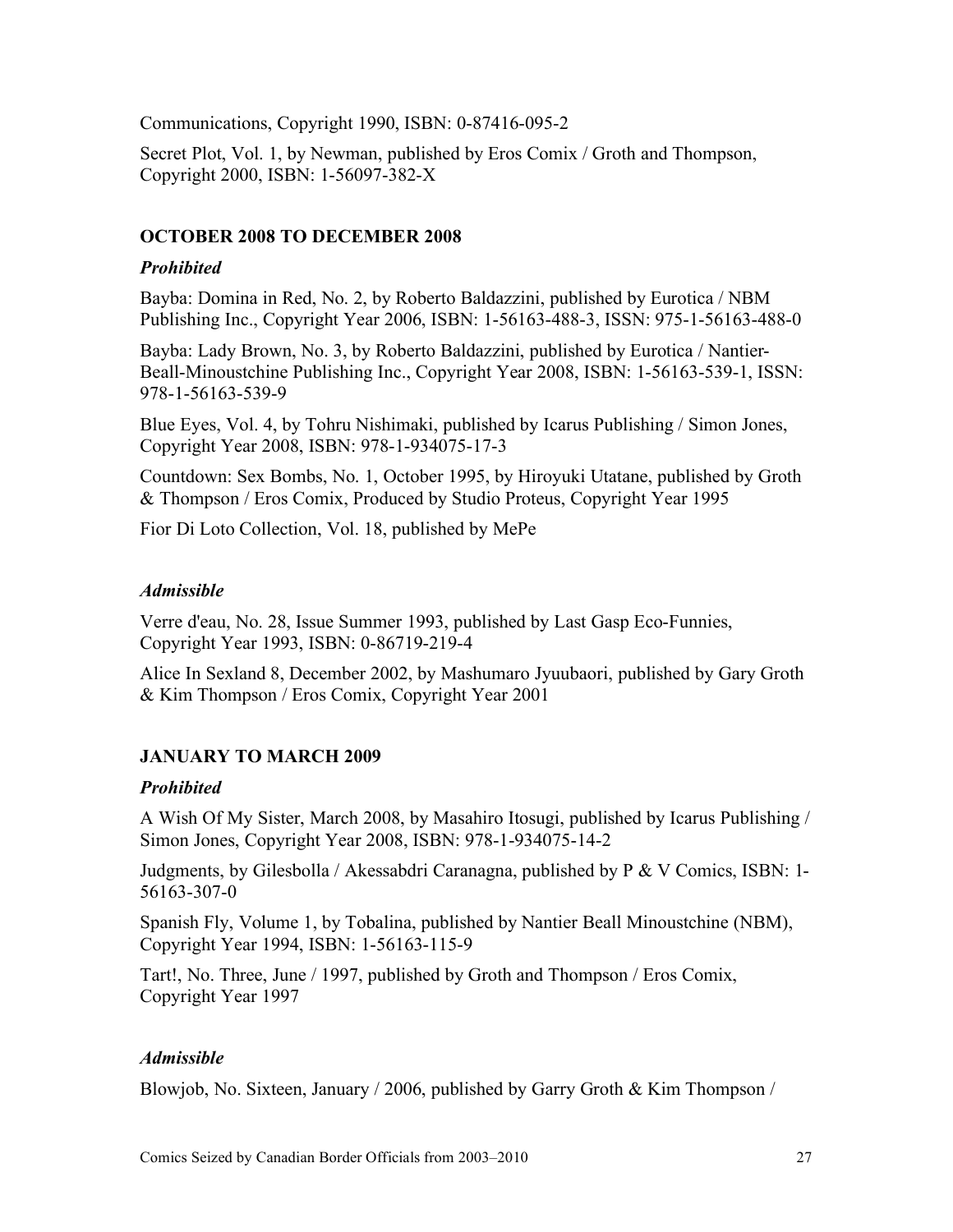Eros Comix, Copyright Year 2006

Blowjob, No. Twenty, November / 2006, by Pretorius, published by Garry Groth & Kim Thompson / Eros Comix, Copyright Year 2006,

Chica, Vol. 2, published by Eurotica / Nantier Beall Minoustchine Publishing inc., Copyright Year 2008, ISBN: 10: 1-56163-546-4, 13: 978-1-56163-546-7

Nina, by Paya & Paya, published by Nantier Beall Minoustchine (NBM), Copyright Year 1995, ISBN: 1-56163-127-2

Rear Entry, No. 7, September / 2004, published by Kim Thompson and Garry Groth / Eros Comix, Copyright Year 2004

Sipp's Lust, No. Two, Issue October 2005, by Andre Sipp / Mickey Lange / Johnny Pardone, published by Eros Comix / Kim Thompson and Gary Groth, Copyright Year 2005

The Story Of O, Volume 1, by Pauline Reage / Guido Crepax, published by Nantier-Beall-Minoustchine (NBM), Copyright Year 1990, ISBN: 1-56163-002-0

Trucker Fags In Denial, June / 2004, by Jim Goad, by Jim Blanchard, published by Fantagraphics Books, Inc., Copyright Year 2004

# **APRIL TO JUNE 2009**

# *Prohibited*

Brave Maiden, Copyright 2008, ISBN: 978-4-86032-578-7

Devil Seed

Ginyoku Ecstasy, Copyright 2007, ISBN: 978-4-87306-309-6

GunTribe 2, by Youta Shimanto, Copyright 2009, ISBN: 978-4-86105-661-1

Slave Contract, February 2006, by Gorou Horikawa, published by Icarus Publishing / Simon Jones, Copyright 2006, ISBN: 0-9728258-3-5

Spunky Knight XXX, No. 7, June 2006, by Kozo Yohei and Paul Blow, published by Gary Groth & Kim Thompson / Eros Comic, Copyright 2006

Unreal Busters, Copyright 2008, ISBN: 978-4-86032-648-7

# *Admissible*

...But I'm Your Teacher, by Row Takakura, published by Kitty Media, Copyright 2001, ISBN: 978-1-5865-5805-5 ISSN: 1-5865-5805-6

Family, by Yuuya, published by Kitty Media, Copyright 2007, ISBN: 13: 978-1-5988- 3187-0, 10: 1-5988-3187-9, ISSN: 1-5988-3187-9

Great Place High School, by Naduki Koujima, published by Digital Manga Publishing / Hikaru Sasahara, Copyright 2008, ISBN: 10: 1-56970-747-2, 13: 978-1-56970-747-0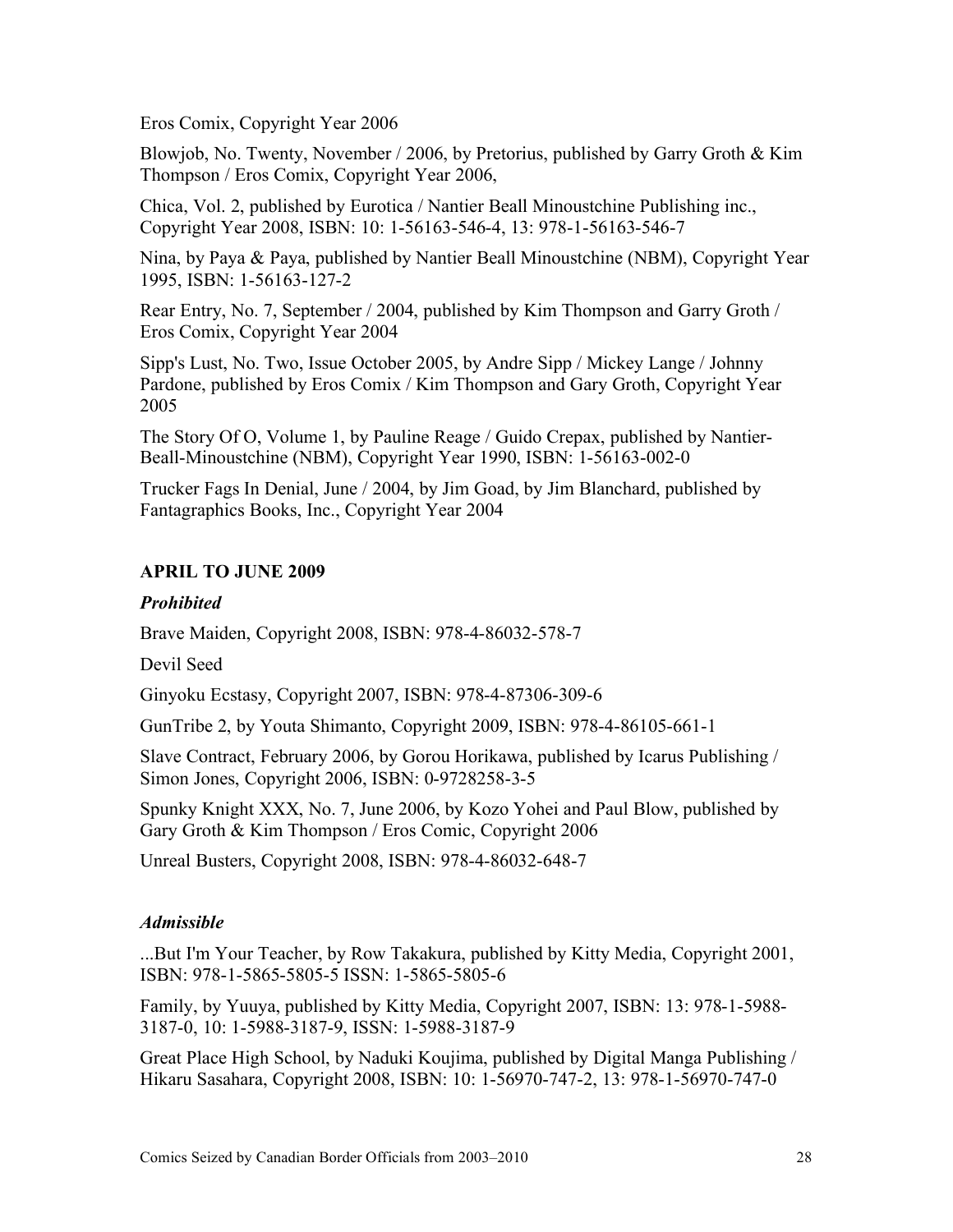HO!, The Morally Questionable Cartoons of Ivan Brunetti, by Ivan Brunetti, published by Fantagraphics Books, Copyright 2009, ISBN: 978-1-60699-142-8

Lies and Kisses, by Masara Minase, published by Drama Queen, Copyright 2005, ISBN: 13: 978-1-933809-58-8, 10: 1- 933809-58-2

Love is Like a Hurricane 2, by Tokiya Shimazaki, published by 801 Media, Inc., Copyright 2007, ISBN: 1-934129-08-9, ISSN: 978-1-934129-08-1

Misery Loves Comedy, October 2008, by Ivan Brunetti, published by Fantagraphics Books, Copyright 2007, ISBN: 978- 1-6097-792-6

Spunky Knight XXX, No. 6, April 2006, by Kozo Yohei and Paul Blow, published by Gary Groth & Kim Thompson / Eros Comic, Copyright 2006

Sunflower 1, by Hyouta Fujiyama, published by Digital Manga Publishing / Hikaru Sasahara, Copyright 2005, ISBN: 1-56970-807-X, ISSN: 978-1-56970-807-1

### **JULY TO SEPTEMBER 2009**

#### *Prohibited*

Anzu – The Shards of Memory, Anzu Kioku no Hakuhen, January 2007, by Kirikaze, published by Icarus Publishing, Simon Jones, Copyright 2006, ISBN: 10: 1-934075-01-9 / 13: 978-1-934075-01-2

Cat Tail! 2, Vol. 2, Copyright 2005

Comic AG, Vol. 102, published by Icarus Publishing, Copyright 2009

D II, published by FAKESTAR

Demo-R Nan., Vol. 5

Detail, No. 1

Devil Slaver

Do you Remember the South Island's P.O.W. Camp? #1, No. 1, by Gengoroh Tagame, published by Pot Pub. Co., ltd., Copyright 2007, ISBN: 978-4-7808-0109-5

Do you Remember the South Island's P.O.W. Camp? #2, No. 2, by Gengoroh Tagame, published by Pot Pub. Co., ltd., Copyright 2007, ISBN: 978-4-7808-0110-1

Drill Impluse, Matumoto Drill Laboratory

Elements, December 2007, by Tanuki Kamogawa, published by Icarus Publishing, Simon Jones, Copyright 2007,ISBN: 978-1-934075-15-9

Erosister, January 2009, by Kaoru Hodumi, published by Icarus Publishing, Simon Jones, Copyright 2009, ISBN: 978-1-934075-25-8

Green & Red

Housewives at Play - King Sized Special, by Rebecca, published by EROS COMIX/Gary Groth and Kim Thompson, Copyright 2003, ISBN: 978-1-56097-577-9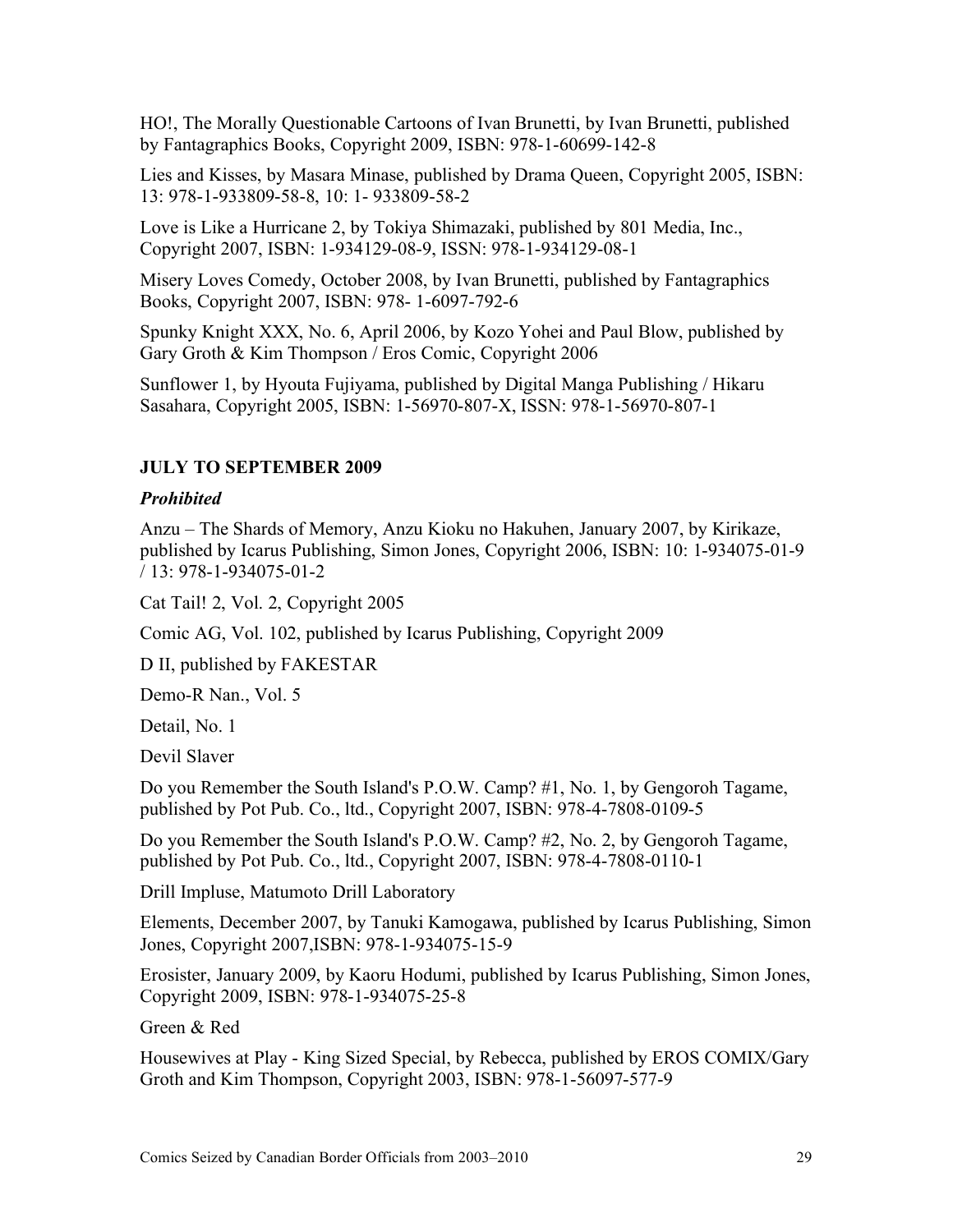Junk 7, Darkside story of Dead or Alive & Samurai Spirits

Junk Samurai Spirits

Konotama-comic H

Madam's Pole

Maiden – Elysion

Mazo Chichi, March 2009, by Erect Sawaru, published by Simon Jones, Icarus Publishing, Copyright 2009, ISBN: 978-1-934075-33-3

Monroeville

Natukaze! 1

PixelitA, No. 03, December 2004, published by Anime Brothers

Rogue Spear 5

Scarlet Desire, Vol. 1, June 2009, by Tohru Nishimaki, published by Icarus Publishing, Copyright 2009, ISBN: 978-1-934075-31-9

Setunairo no negai - Evanescent Passion, January 2009, by Kirikaze, published by Icarus Publishing, Simon Jones, Copyright 2009, ISBN: 978-1-934075-10-4

Sexual Serenade, December 2008, by Kei Matsuzawa, published by Icarus Publishing, Simon Jones, Copyright 2008, ISBN: 978-1-934075-29-6

Sister Princess

Sisters' Syrups

Take One's Chance 2nd Edition Dead or Alive 2, No. 2

Take One's Chance Arena

Take One's Chance Dead or Alive 2, No. 2

The House of the Brutes, Vol. One, by Gengoroh Tagame, published by Terra Publications

The House of the Brutes, Vol. Two, by Gengoroh Tagame, published by Terra Publications

The House of the Brutes, Vol. Three, by Gengoroh Tagame, published by Terra Publications, Copyright 2008

X Blood 3: SAKI'S #03 [HellSchool]

# *Admissible*

Chairwarmer – Second Finished

E.F.S.F. Lost War Chronicles

Poncotic Girl

The Girl with a Thousand Curses - Yorozu Tatarareya, May 2009, by Togashi, published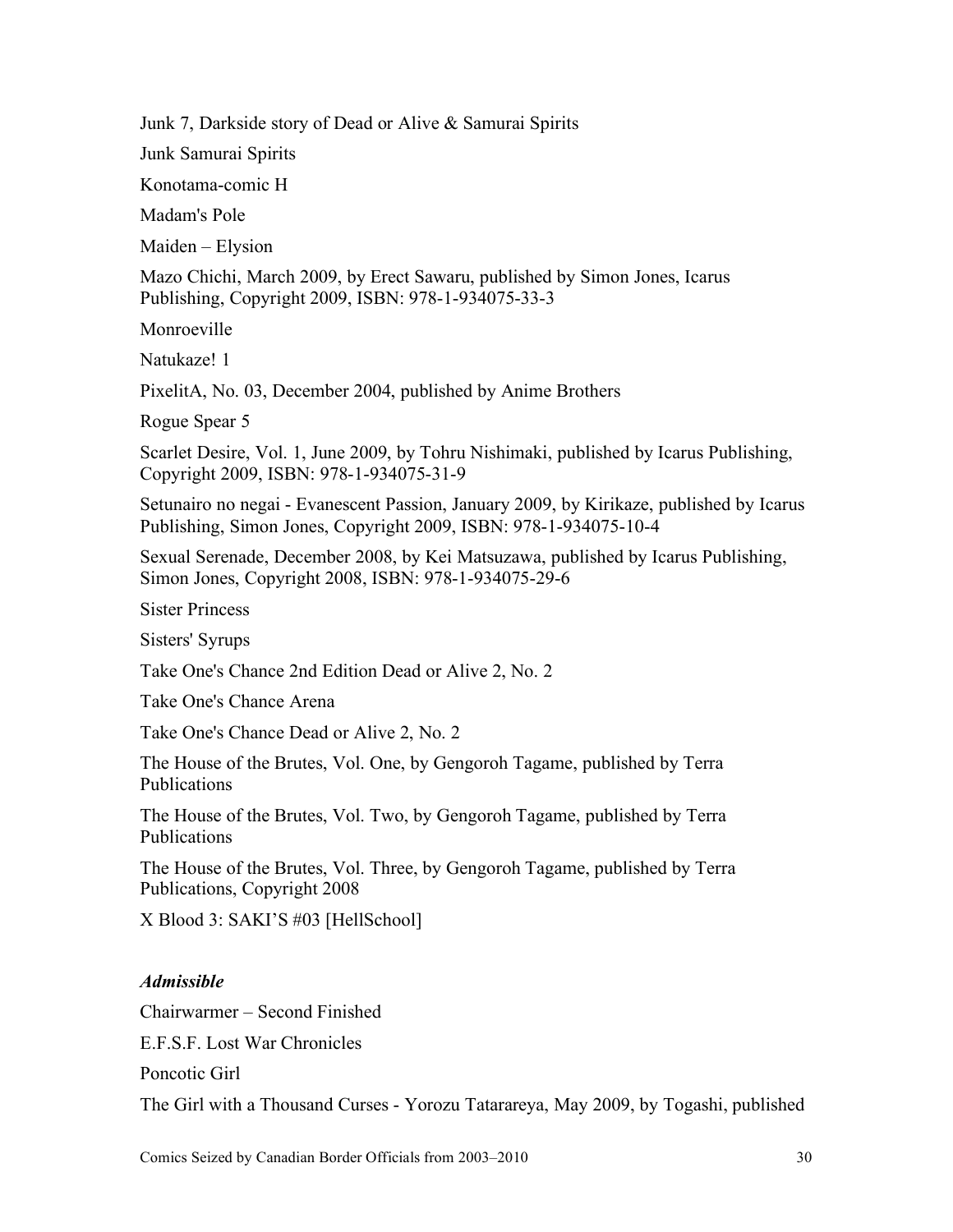by Simon Jones, Icarus Publishing, Copyright 2009, ISBN: 13:978-1-934075-28-9 The Slave Island, by Takahata Jiro, Copyright 2009, ISBN: 978-4-89236-426-6

# **OCTOBER TO DECEMBER 2009**

### *Prohibited*

Sexcapades, No. 6, May / 1997, by Jiro Chiba, published by EROS COMIX / Gary Groth / Kim Thompson, Copyright Year 1997

Silky Whip, No. 9, December / 1998, published by EROS COMIX / Gary Groth / Kim Thompson, Copyright Year 1998

# *Admissible*

Almas Perversas, No. 578, February / 2008, by Boris Lagarde and Migorg Bertini, published by Editorial Mango, Copyright Year 2007, ISSN-1405-4914

Bondage Fairies Extreme, No. 10, August / 2000, by KONDOM, published by EROS COMIX / Gary Groth / Kim Thompson, Copyright Year 2000

El Carruaje Diabolico, No. 17, July / 2002, by Victor Solano, published by Editorial Mango, Copyright Year 2001

Free Sexxx, No. 4, November / 2007, by Andrea Camic / Nora, published by EROS COMIX / Gary Groth / Kim Thompson, Copyright Year 2007

Jack El Destripador, La Vida de Jack El Destripador, No. 20, October / 2000, Copyright Year 2000

Silky Whip, No. 8, November / 1998, by OH! Great, published by EROS COMIX / Kim Thompson / Gary Groth , Copyright Year 1998

Silky Whip, No. 10, January / 1999, by OH! Great, published by EROS COMIX / Kim Thompson / Gary Groth, Copyright Year 1999

YA BASTA!, Secuestro: Asqueroso Negocio, No. 2, March / 2005, published by Editorial Mango, Copyright Year 2005

Yuppies, Rednecks, and Lesbian Bitches from Mars, No. 3, January / 1996, by Kyle Goulet / Rob Kalmbach, published by EROS COMIX / Gary Groth / Kim Thompson, Copyright Year 1996

Yuppies, Rednecks, and Lesbian Bitches from Mars, No. 5, May / 1996, by Kyle Goulet / Rob Kalmbach, published by EROS COMIX / Gary Groth / Kim Thompson, Copyright Year 1996

# **JANUARY TO MARCH 2010**

# *Prohibited*

Black Moon & Rising Sun, story 1:2006-04-30 story 2:2006-10-20, published by, Huusen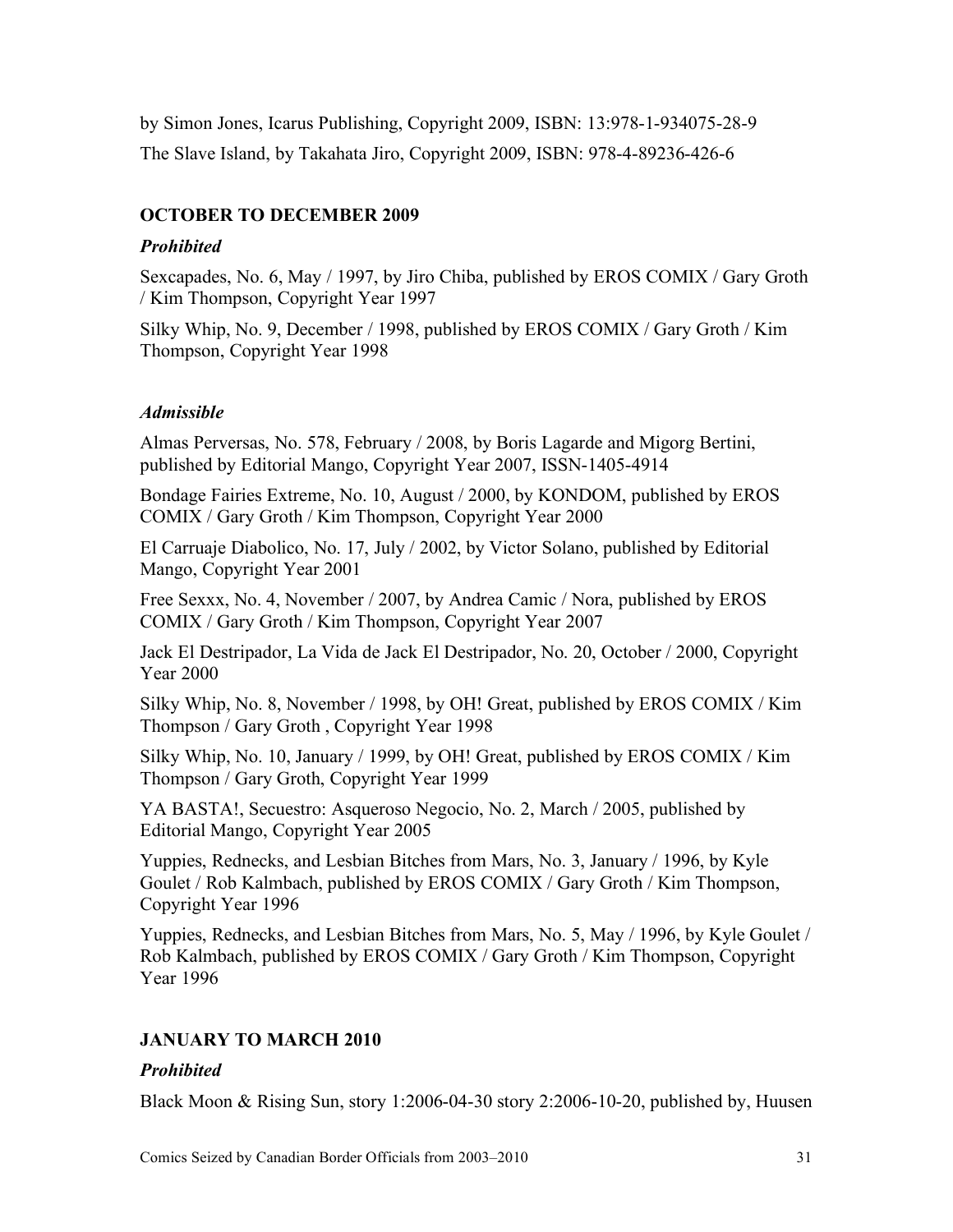#### Club, ISBN: 4-8126-2321-9

Bruno Cameriera, 12/2009, published by Saotome-lab, Copyright 2009

Hot Moms No. ,13, November 2009, by Rebecca, published by Eros Comix, Kim Thompson & Gary Groth, Copyright 2009, ISBN: 978-1-60699-333-0

Ninja Extreme 3, Ninja Extreme 3rd, NE3,Vol.,9, 2009/08/16, published by, Ozasiki, Copyright 2009

Obedient One, by, Yutakamaru Kagura, published by, Icarus Publishing/Simon Jones, Copyright 2009, ISBN: 978-1-934075-30-2

Please Miss Yuri, February 2008, by yowmaru, published by Icarus, Copyright 2008, ISBN: 978-1-934075-16-6

Re-Nakushiio Re-NakuShiio, December 2009

Saki Only Fan Book, 2009/12/31, by Yurijo Izumi, published by Abarenbow Tengu

#### *Admissible*

Bitch in Heat, No. 12, November / 2001, published by, Eros Comix,

Gary Groth & Kim Thompson, Copyright 2001

Blowjob No. 21, February / 2007 by Sam Savage, published by, Eros Comix , Gary Groth & Kim Thompson, Copyright 2006

Blowjob No. 22, November / 2007 by Sam Savage, published by, Eros Comix , Gary Groth & Kim Thompson, Copyright 2007

Dangerous Thoughts Work Collection , Vol.1

Here Come the Love Joys - Father Fixation , No. 1 June 2009, by, Tony Libido, published by, Eros Comix, Copyright 2009, ISBN: 978-1-60699-330-9

Hot Moms , No. ,10, July/2007, by, Rebecca, published by, Eros Comix , Kim Thompson & Gary Groth, Copyright 2007

Hot Moms , No. ,12, June 2009,by Rebecca published by, Eros Comix , Kim Thompson & Gary Groth, Copyright 2009, ISBN: 978-1-60699-184-8

Housewives at Play No. 18, February 2008, by, Rebecca, published by, Eros Comix , Kim Thompson & Gary Groth, Copyright 2008

Housewives at Play: "Lez" be Friends, August 2007, Rebecca, published by Eros Comix, Gary Groth & Kim Thompson, Copyright 2007, ISBN: 978-1-56097-902-9

Housewives at Play: Friends & Neighbors, March/2007, Rebecca, published by, Eros Comix, Gary Groth & Kim Thompson, Copyright 2007, ISBN: 978-1-56097-760-5

Housewives at Play: What a Woman Wants, August/2008, Rebecca, published by, Eros Comix, Gary Groth & Kim Thompson, Copyright 2008, ISBN: 978-1-56097-751-3

Teens at Play: Girls will be Boys, Feb 2008, by, Rebecca, published by, Eros Comix / Gary Groth & Kim Thompson, Copyright 2008, ISBN: 978-1-56097-944-9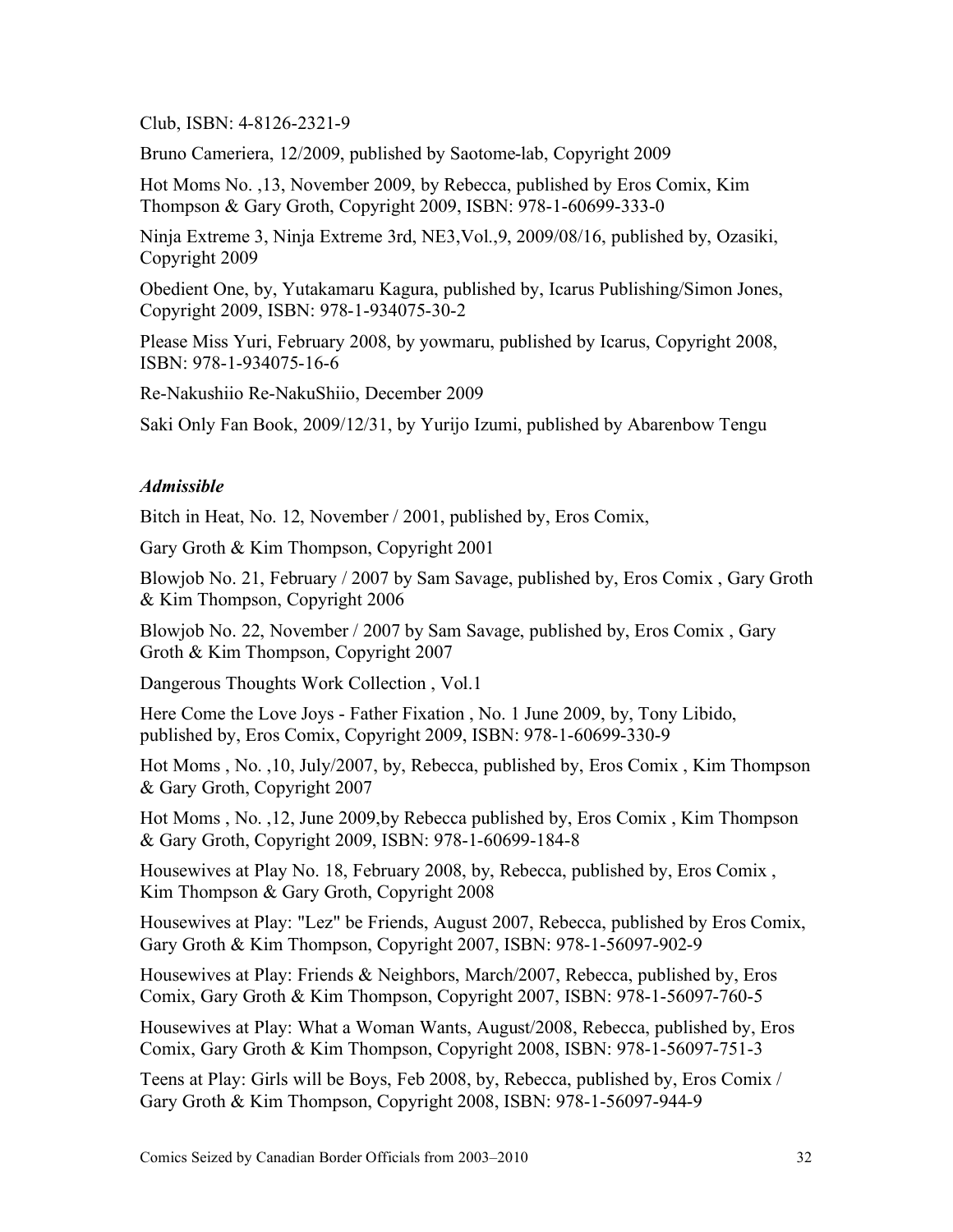Teens at Play: Spoiled Brats, December 2006, by, Rebecca, published by, Eros Comix / Gary Groth & Kim Thompson, Copyright, 2006, ISBN: 978-1-56097-862-6

Comic Books, Teens at Play: Winter Break Special, April 2009, by, Rebecca, published by, Eros Comix , Kim Thompson & Gary Groth, Copyright 2009, ISBN: 978-1-60699- 177-0

The Dog, 10/07, Copyright 2006

White Whore Funnies , No. 1, Juvember [sic] '87, Last Gasp, Copyright 1987

# **APRIL TO JUNE 2010**

# *Prohibited*

Animal Bizarre No. 5, published by Peter Theander, Color-Climax Corporation, Copyright Year 1976

Disobedient Daisy No.3 by Dalia Caravaggi & Jim Cheff, published by Eros Comix, Kim Thompson & Gary Groth, Copyright Year 1996

# *Admissible*

Alice Extreme No.2 by Mashumaro Jyuubaori, published by Eros Comix, Gary Groth &

Kim Thompson, Angel Publishers and Toren Smith Copyright Year 2003

Disobedient Daisy No.4 by Dalia Caravaggi and Jim Cheff, published by Eros Comix, Copyright Year 1996

# **JULY TO SEPTEMBER 2010**

# *Prohibited*

AG, Issue 41 August/2006, published by Icarus Publishing, Copyright 2002, 2006

DV, No. 016, Issue 2003/12/3, published by Megastore Comics, ISBN: 4-87734-671-6

Schoolgirl Mania, Issue November 2008 by Fujikatsupiko, published by Icarus Publishing and Simon Jones,

# *Admissible*

AG, Issue 78 February/2008, published by Icarus Publishing, Copyright 2002, 2007

# **OCTOBER TO DECEMBER 2010**

# *Prohibited*

Anal Intruders from Uranus, No. 3, Issue October 2006, by Wes Crum, published by Eros Comix, Gary Groth & Kim Thompson, Copyright 2006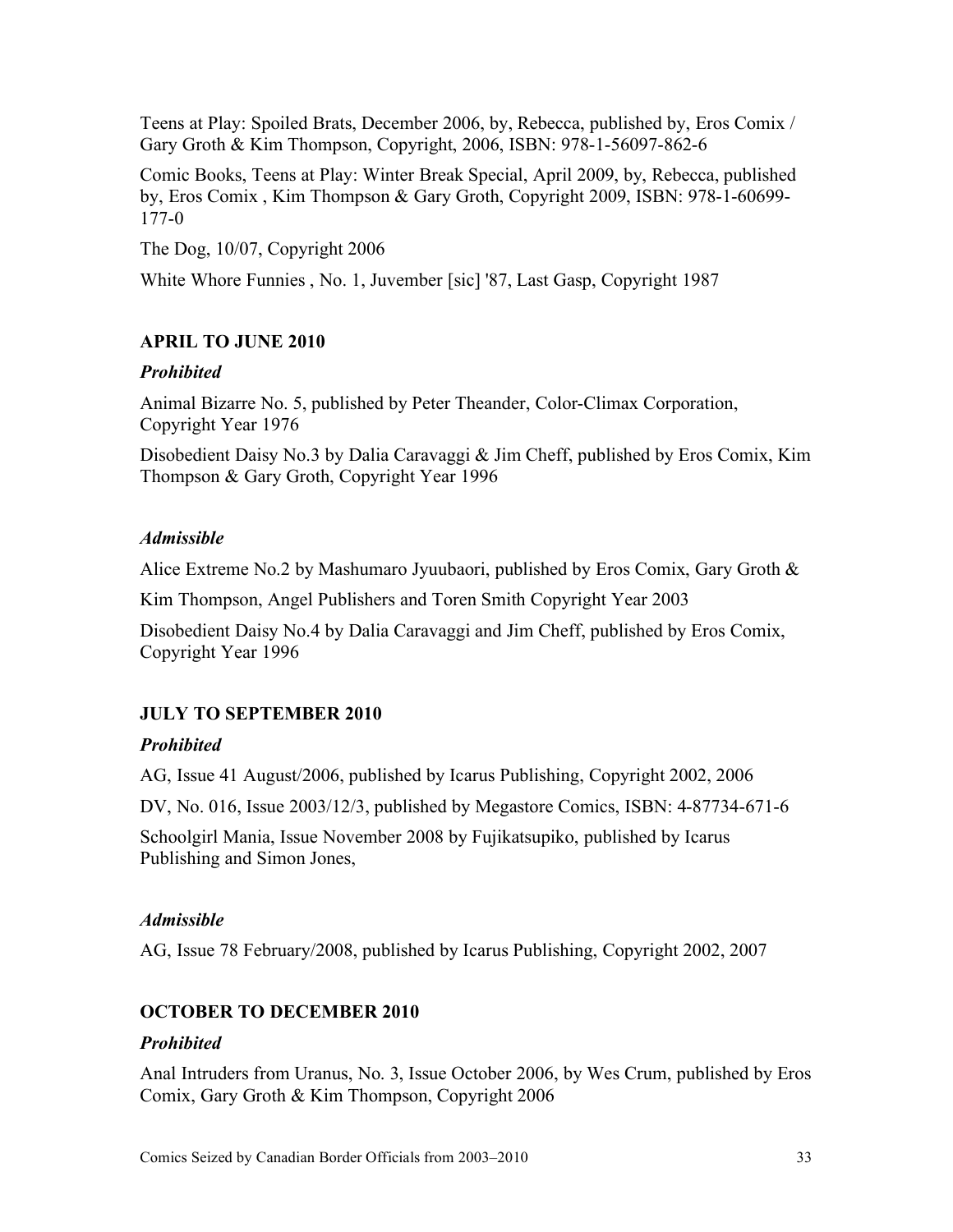Casual Sex, No. 4, Issue April 2004, by El Bute, published by Eros Comix, Gary Groth  $\&$ Kim Thompson, Copyright 2004

Pandra Limited Edition, Issue 2010-9-6, by Erect Sawaru, published by Unreal Comics, Copyright 2010, ISBN: 978-4-86032-963-1

Ramba, No. One: Violent Death, Issue October 1992, by Rossano Rossi and Marco Delizia, published by Eros Comix, Gary Groth & Kim Thompson, Copyright 1992

Wheela Biker Bitch of the Apocalypse, Issue July 2007, by Enrico Teodorani, Joe Vigil, Tim Tyler, MDK, published by Eros Comix, Gary Groth & Kim Thompson, Copyright 2007

# *Admissible*

BJ Betty, No. Two, Issue November 2007, by Wes Crum, Robin Bougie, published by Eros Comix, Gary Groth & Kim Thompson, Copyright 2007

Crossed Family Values: Torture, Issue 3, July 2010, by Garth Ennis, David Lapham, Javier Barreno, published by Avatar Press Inc., Copyright 2010

Demi the Demoness Hard Core! #3, Spurted Away, Issue December 2005, by S.S. Crompton, Diego Simone, published by Eros Comix, Gary Groth & Kim Thompson, Copyright 2005

Dildo, No. Seven, Issue December 2004, by Motohiko Tokuta, Allen Del Caro, John A. Short & Gabby Noble, Darryl Grant, Wes Crum, published by Eros Comix, Gary Groth & Kim Thompson, Copyright 2003, 2004

Housewives at Play, No. 12, Issue July 2004, by Rebecca, published by Eros Comix, Kim Thompson & Gary Groth, Copyright 2004

Housewives at Play, No., 16, Issue July 2006, by Rebecca, published by Eros Comix, Kim Thompson & Gary Groth, Copyright 2006

Ramba, No. Two: A Perfect Hit, Issue February 1993, by Rossano Rossi and Marco Delizia, published by Eros Comix, Gary Groth & Kim Thompson, Copyright 1993

Ramba, No. Eleven: Frustrated Hopes, Issue January 1994, by Rossano Rossi and Marco Delizia, published by Eros Comix, Gary Groth & Kim Thompson, Copyright 1994

Ramba, No. Twelve: Say Goodnight, Gracie, Issue February 1994, by Rossano Rossi and Mario Janni, published by Eros Comix, Gary Groth & Kim Thompson, Copyright 1994

Rear Entry, No. 17, Issue November 2007, by Sam Savage, published by Eros Comix, Gary Groth & Kim Thompson, Copyright 2007

Sirianus, No. Three, Issue October 2008, by Pat Broderick, published by Eros Comix, Gary Groth & Kim Thompson, Copyright 2008, ISBN: 978-1-56097-785-8

Tales from the Clit, Issue July 2007, by Enrico Teodorani, Tim Tyler, Ken Hunt, Johnny Blasteroid, Pierpaolo Putignano, Luigi Siniscalchi, Jason Waltrip, Joe Vigil, published by Eros Comix, Gary Groth & Kim Thompson, Copyright 2007

The Young Witches – Issue 3 of 6 (a.k.a. The Young Witches V: The Legacy – No. 3,